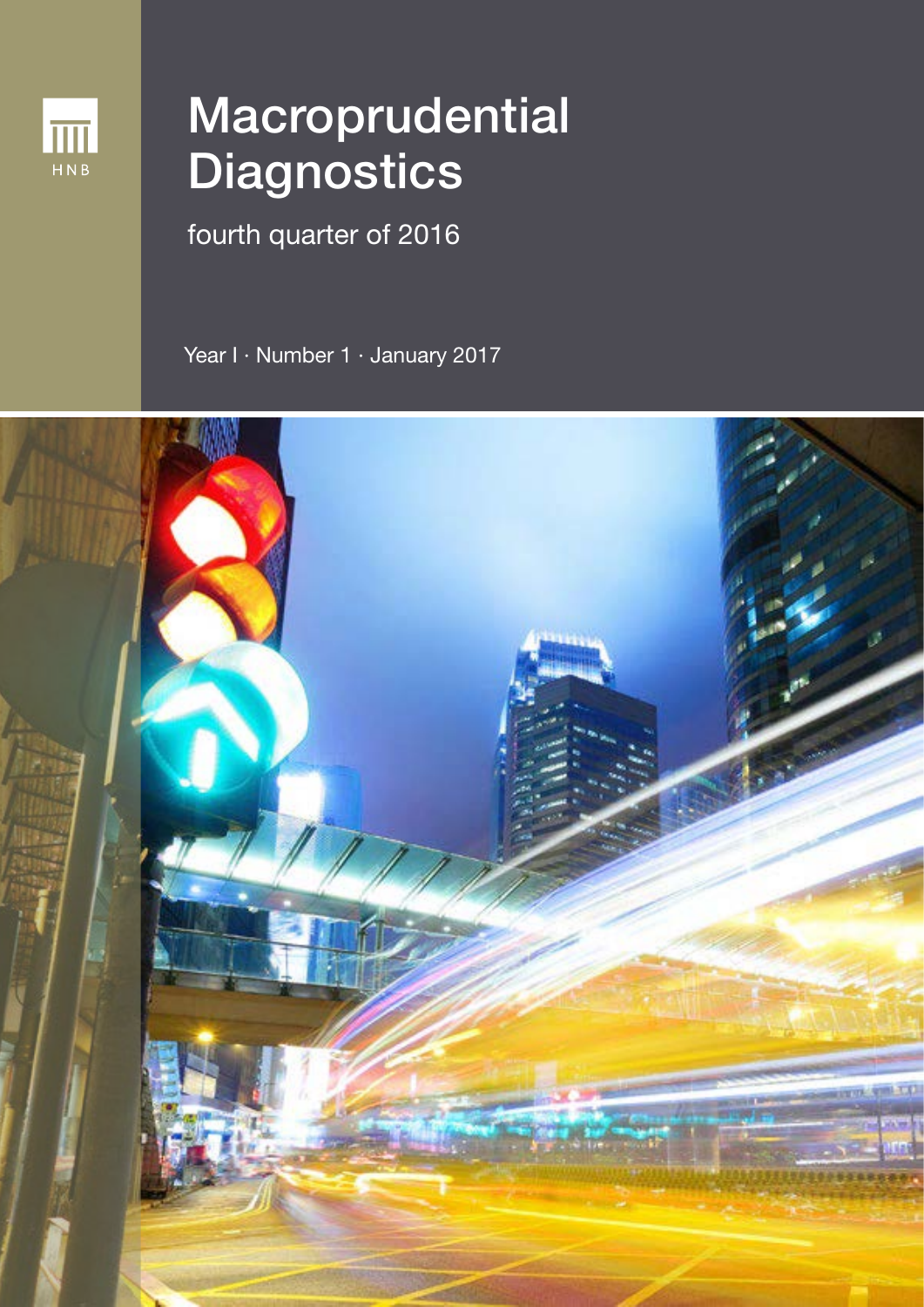# **Contents**

| 3.1 Review of the identification of other systemically important credit institutions                                                                                                                                                                                                                                                                                                   |
|----------------------------------------------------------------------------------------------------------------------------------------------------------------------------------------------------------------------------------------------------------------------------------------------------------------------------------------------------------------------------------------|
| 3.2 Continued application of the countercyclical capital buffer rate for the Republic                                                                                                                                                                                                                                                                                                  |
|                                                                                                                                                                                                                                                                                                                                                                                        |
| 3.4 Recommendations of the European Systemic Risk Board (ESRB) published in                                                                                                                                                                                                                                                                                                            |
| 3.4.1 At end-October 2016 the ESRB issued a Recommendation ESRB/2016/14<br>3.4.2 In line with Recommendation ESRB/2015/1 of 11 December 2015 on                                                                                                                                                                                                                                        |
| recognising and setting countercyclical buffer rates for exposures to third<br>countries, in December 2016 the CNB informed the ESRB on its action<br>3.4.3 In 2016, two amendments were made to Recommendation ESRB/2015/2                                                                                                                                                            |
| on the assessment of cross-border effects of and voluntary reciprocity for<br>macroprudential policy measures (ESRB/2016/3 i ESRB/2016/4) 13<br>3.4.4 In March 2016, Recommendation ESRB/2012/2 was amended with respect<br>to the funding of credit institutions (ESRB/2016/2), and in the course of 2016,<br>the CNB informed the ESRB of the implementation of parts A(1), A(2) and |
| 3.5 Overview of macroprudential measures in EU countries 14                                                                                                                                                                                                                                                                                                                            |
| Analytical annex: The issue of interest rate risk - a review of the results of the                                                                                                                                                                                                                                                                                                     |
|                                                                                                                                                                                                                                                                                                                                                                                        |
|                                                                                                                                                                                                                                                                                                                                                                                        |
|                                                                                                                                                                                                                                                                                                                                                                                        |
|                                                                                                                                                                                                                                                                                                                                                                                        |
|                                                                                                                                                                                                                                                                                                                                                                                        |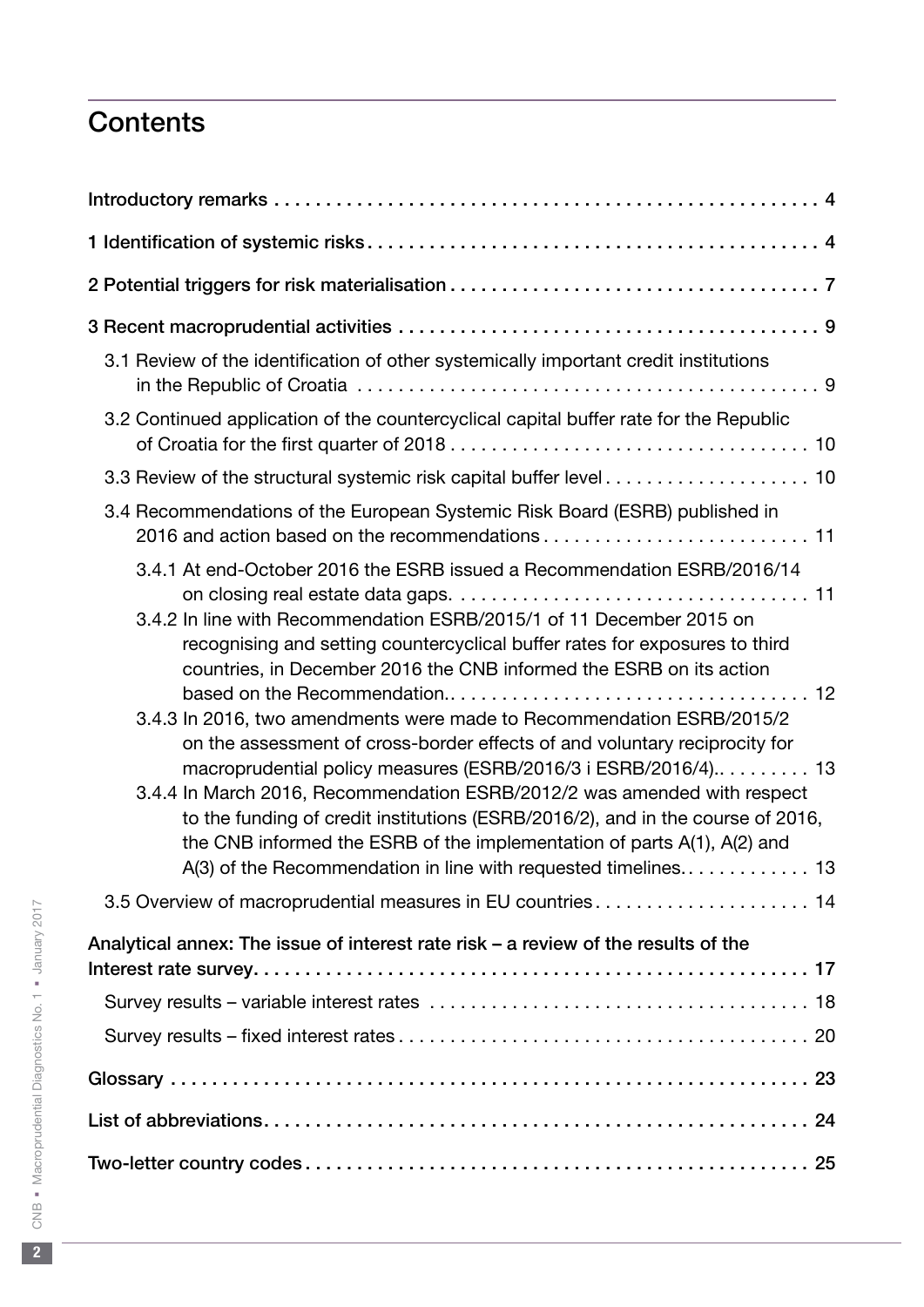#### **PUBLISHER**

Croatian National Bank Trg hrvatskih velikana 3, 10002 Zagreb Phone: +385 1 45 64 555, Contact phone: +385 1 45 65 006, Fax: +385 1 45 64 687

#### www.hnb.hr

Those using data from this publication are requested to cite the source. Any additional corrections that might be required will be made in the website version.

ISSN 2459–8887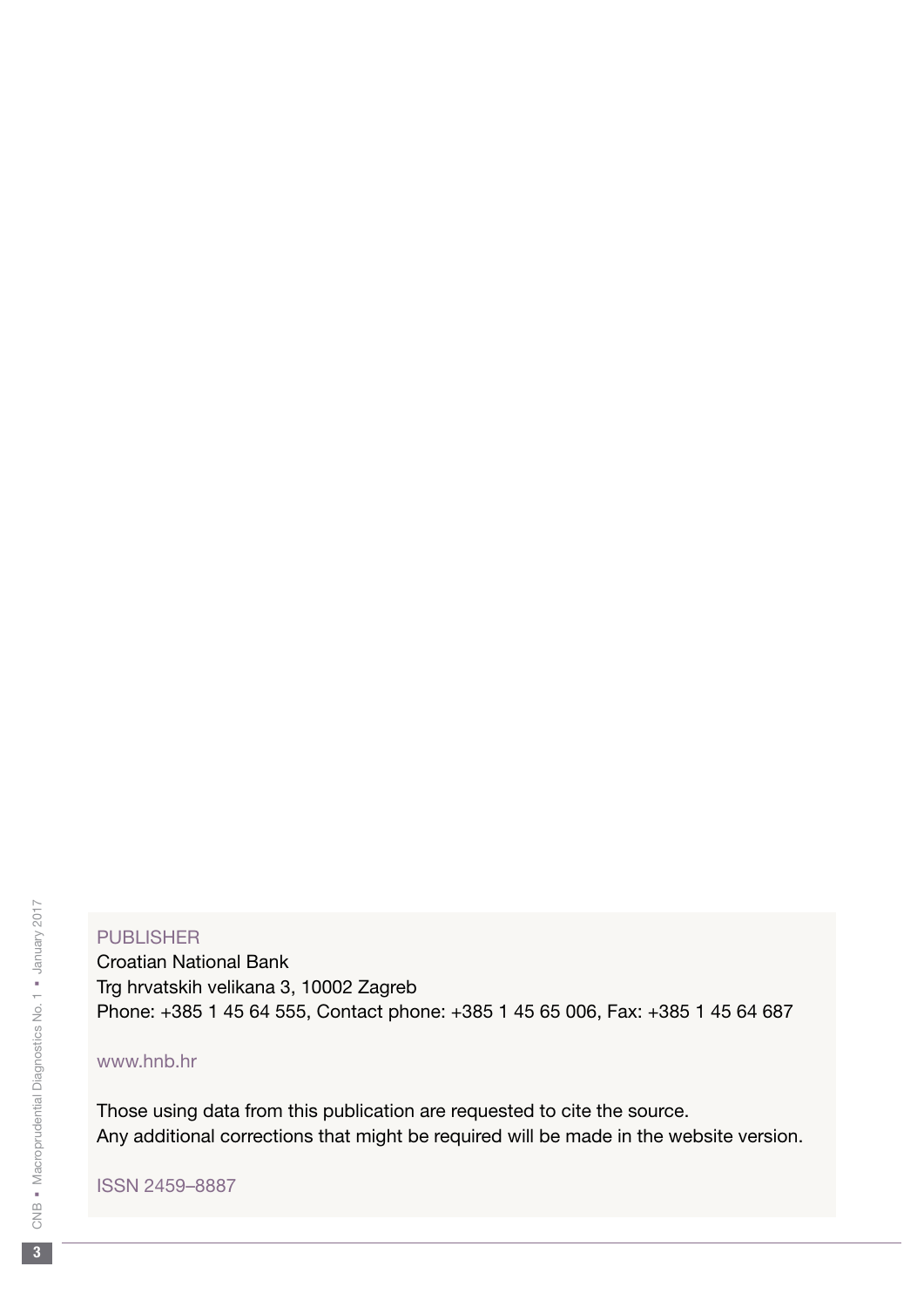## <span id="page-3-0"></span>Introductory remarks

The macroprudential diagnostic process consists of assessing the macroeconomic and financial relations and developments that might result in the disruption of financial stability. In the process, individual signals indicating an increased level of risk are detected based on calibrations using statistical methods, regulatory standards or expert estimates. They are then synthesised in a risk map indicating the level and dynamics of vulnerability, thus facilitating the identification of systemic risk, which includes the defining of its nature (structural or cyclical), location (segment of the system in which it is developing) and source (for instance, identifying whether the risk reflects disruptions on the demand or on the supply side). With regard to such diagnostics, instruments are optimised and the intensity of measures is calibrated in order to address the risks as efficiently as possible, reduce regulatory risk, including that of inaction bias, and minimise potential negative spillovers to other sectors as well as unexpected cross-border effects. In addition, market participants are thus informed of identified vulnerabilities and risks that might materialise and jeopardise financial stability.

## 1 Identification of systemic risks

The gradual economic recovery reflected in higher actual and expected rates of economic growth and the decrease in budget deficit reduced the risks for the Croatian economy. Domestic vulnerabilities were further mitigated by the stabilisation of the increase in general government debt as a result of the somewhat stronger than expected consolidation of public finance achieved in 2016. Nevertheless, levels of external and public debt have remained high and still pose significant structural risks. At the same time, external vulnerabilities, although stabilised to some extent, have remained elevated, largely due to the high external debt-to-GDP ratio. Even though the share of external debt decreased in 2016, its level has remained high, making the country extremely vulnerable in the context of a possible change in financing conditions. On the other hand, the achieved current account surplus and the expectations of a continued positive balance contributed to the reduction of external imbalances.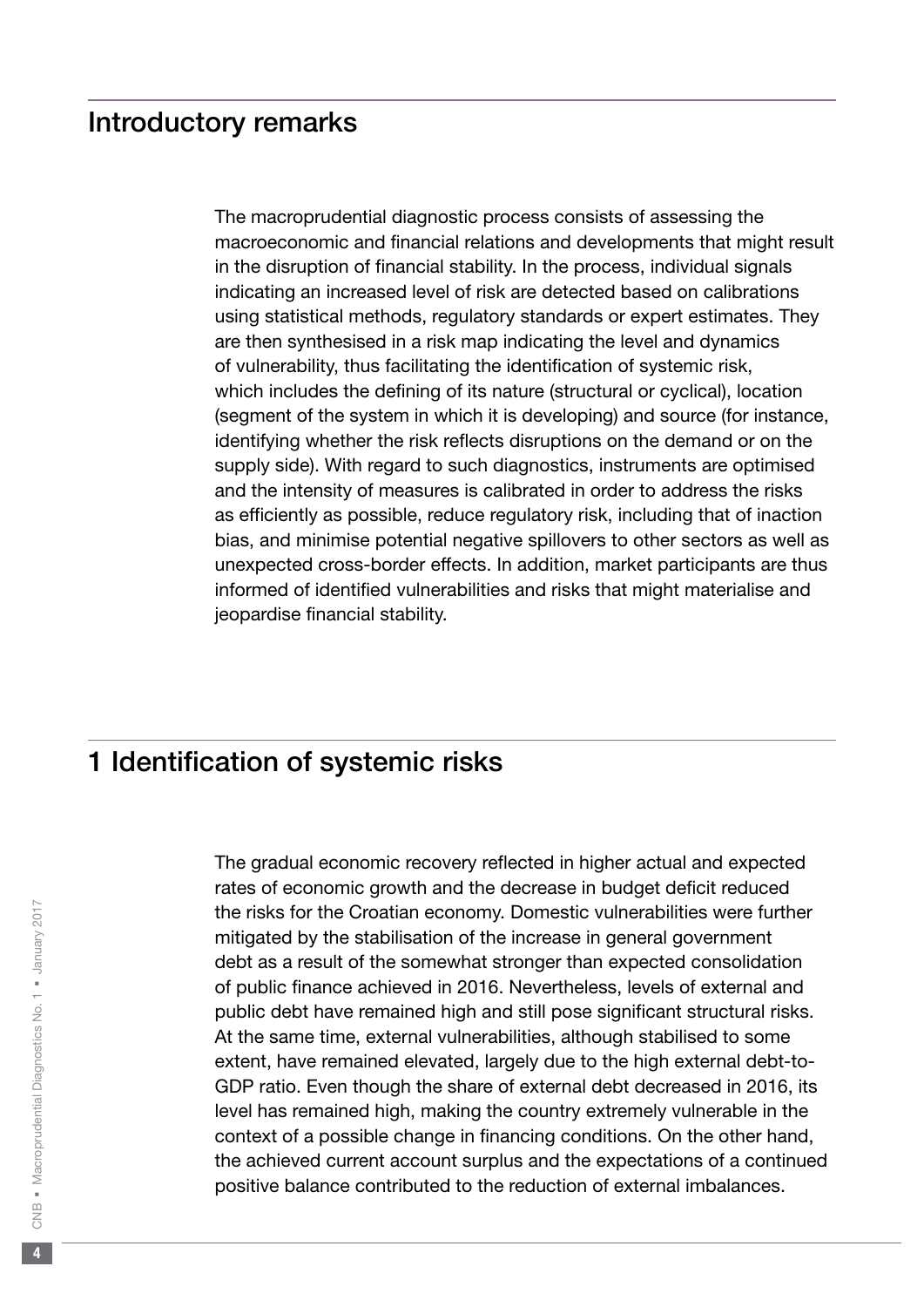

#### Figure 1 Risk map for the fourth quarter of 2016

Source: CNB (for details on methodology see [Financial Stability No. 15,](https://www.hnb.hr/documents/20182/520957/e-fs-15-2015.pdf/eae65f37-b57d-439e-8fa9-492240939772) Box 1 Redesigning the systemic risk map).

Structural weaknesses in the financial sector have mostly remained the same as described in [Financial Stability No. 17](https://www.hnb.hr/documents/20182/521139/e-fs-17-2016.pdf/ac35ced0-d625-4ace-9065-86e13b77ef1f) and primarily associated with high levels of euroisation and currency-induced credit risk as well as a high level of concentration risk. Concentration risk is significant in bank exposure to groups of affiliated entities from the government and non-financial corporate sectors, but the traditionally high concentration of the banking system is important as well as it increases the risks for the system as a whole. However, the risks have been partially contained by the relatively solid capitalisation of the system supported by the somewhat more favourable business performance of banks.

Developments in financial markets continued to be characterised by eased financial conditions. The continued decline in money market interest



Figure 2 Internal and external imbalances remain pronounced

Note: The level of euroisation has been measured by the share of foreign currency deposits, excluding kuna deposits indexed to a foreign currency in M4. The data refers to June 2016. Source: CNB.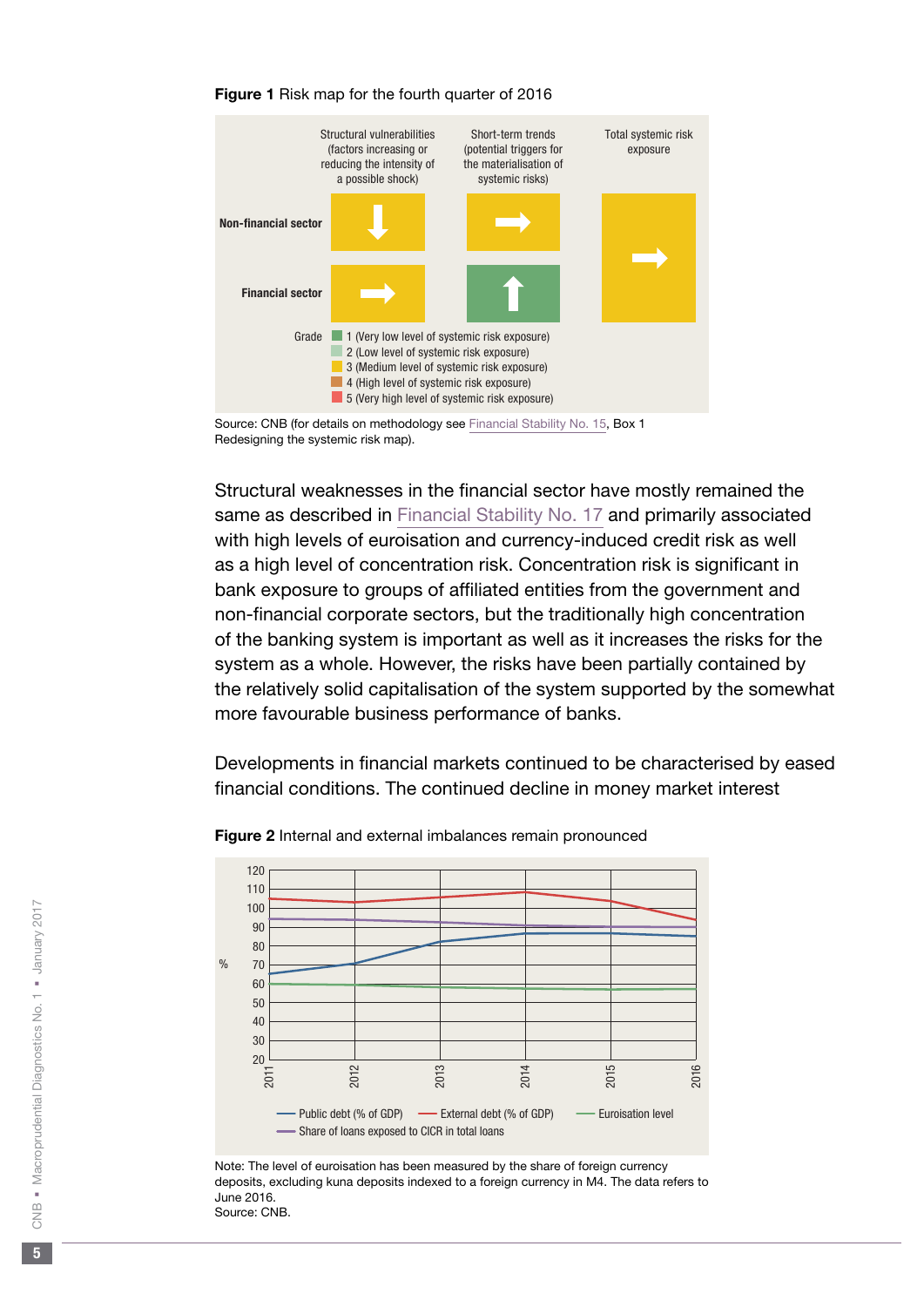rates and banks' lending rates as well as the stable exchange rate of the kuna against the euro contributed to the improvement of the domestic component of [the financial stress indicator](https://www.hnb.hr/documents/20182/121699/w-041.pdf/eee9a972-96cd-4470-990b-22e08cf2aa26), whereas the volatility in international markets, primarily brought about by uncertainties regarding Brexit and, to a somewhat smaller extent, by the US presidential elections and the referendum in Italy, decreased and helped stabilise the foreign component.

Moreover, after the increase of the country's risk premium intensified in the last several months of 2016, spurred by an increase in risk aversion on the financial markets and partially by expectations regarding future interest rate trends, in early 2017 the risk premium sunk to its lowest level recorded in the last several years.

Still, risks associated with short-term developments in international financial markets remain significant, mainly due to a possible increase in risk aversion under the influence of both political and economic events. Such risks may be substantial, particularly considering the long period of extremely lenient financing conditions leading to a higher probability of excessive risk-taking by market participants.

In the real sector, the vulnerabilities of the non-financial corporate sector and the household sector are shrinking as a result of continued deleveraging and good corporate business performance in 2014 and 2015, as well as of the expected favourable corporate business performance in 2016. In the household sector, the increase in disposable income due to wage and employment growth and the rise in liquid financial assets, particularly household deposits, contributed to the gradual reduction of risk. According to the [CNB's projection,](https://www.hnb.hr/documents/20182/1199949/eMKP_01.pdf/e8126170-ce44-4bc4-a74b-8ed92dd24782) positive trends are expected to continue in both sectors.



#### Figure 3 Decline of systemic risks associated with cross-border financing of banks

Source: CNB.

 $6<sup>1</sup>$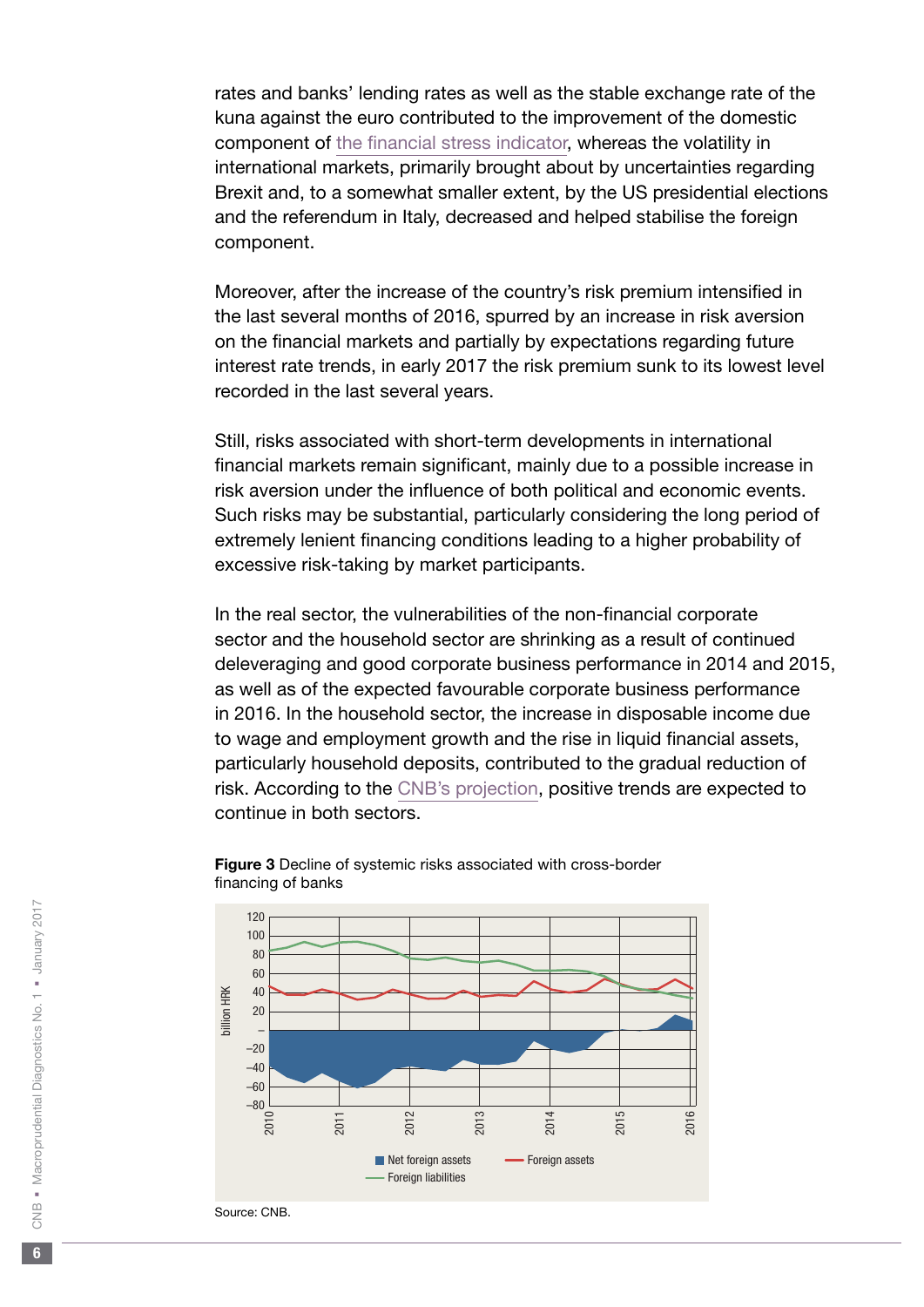<span id="page-6-0"></span>The banking system is stable and highly capitalised, and the increase in domestic sources of financing in the balance sheets of banks, supported by their deleveraging with respect to parent banks, has reduced systemic risks associated with cross-border financing. As a result, foreign assets of credit institutions exceed their liabilities.

# 2 Potential triggers for risk materialisation

Identified vulnerabilities suggest that one of the most substantial risks for financial stability may be a possible tightening of financing conditions on international markets that might spill over to an increase in the financing costs of domestic sectors. Still, when analysing the increase in interest rates it is necessary to discriminate between two scenarios which may

Figure 4 Simulation of GDP deviations from the level projected in the baseline scenario under the isolated influence of shock on financial variables



Note: Reactions of economic parameters in simulated conditions depend on the intensity of shocks, their temporal distribution, non-linear interactions, distribution effects, policy reactions and the transmission mechanism, all in an open economy. This means that several scenarios are possible, but are much more difficult to qualify considering the dispersion of the probability of their materialisation. In such circumstances, for the purpose of sensitivity analysis, this simulation (which uses a macroeconometric model applied in stress testing) isolates the effect of an increase in Croatia's risk premium such as that recorded as a result of the disturbance in the financial markets in 2011 (the 2011 scenario projecting a shock of 165 b. p. on average), as well as the effect of a EURIBOR increase such as that seen in the money market prior to the onset of the crisis (the 2005 scenario projecting a shock of 81 b. p. on average). In both scenarios, shocks were linked to the developments in foreign demand during the aforementioned past episodes in order to identify the two specified shocks. Therefore, the simulations shown above may be considered indicative in character. In contrast to the simulations provided above, the baseline scenario projects the continuation of the negative interest rate policy in the euro area, with the growth of Croatia's GDP projected at 3.0% in 2017 ([Macroeconomic](https://www.hnb.hr/documents/20182/1199949/eMKP_01.pdf/e8126170-ce44-4bc4-a74b-8ed92dd24782)  [Developments and Outlook No. 1](https://www.hnb.hr/documents/20182/1199949/eMKP_01.pdf/e8126170-ce44-4bc4-a74b-8ed92dd24782)). Source: CNB.

 $\overline{7}$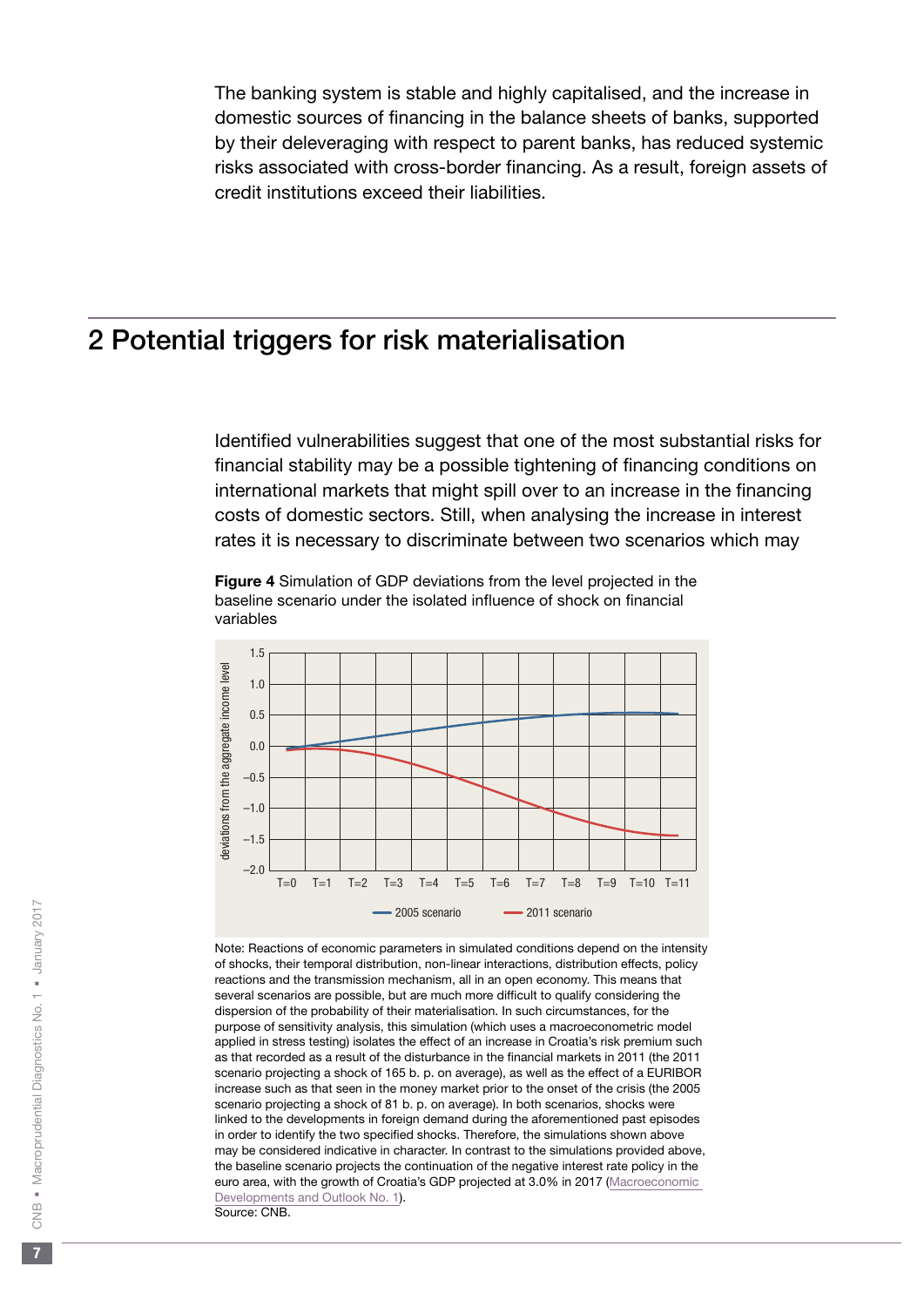be expected to have different impacts on developments in the domestic economy. An increase in interest rates due to a rise in risk aversion would have more severe consequences for the domestic economy than a hike in ECB benchmark interest rates (Figure 4).

In the first scenario, stronger risk aversion would significantly affect the rise in Croatia's risk premium and thus result in an increase in interest rates for all sectors, due to persisting substantial imbalances. In such a scenario, the rise in uncertainty would result in a likely decline in aggregate demand, which would in turn have unfavourable effects on the domestic income. Planned budget revenues would become uncertain, and risks related to a rise in budget deficit and public debt would become significant again. Therefore, from the perspective of financial stability, i.e. the mitigation of systemic risks, it is reasonable to continue to implement a conservative policy regarding budget expenditures even in the periods of growing budget revenues, having in mind the relatively high level of Croatia's public debt.

In the second scenario, in which interest rates would rise due to the reaction of monetary policy to economic developments, the situation would be different. It is safe to assume that the ECB would initiate the process of raising interest rates only after economic developments had indicated a recovery, i.e. when the expected inflation came close to target inflation. In such a scenario of strong recovery, no negative effect would be expected on the foreign or domestic aggregate demand side, depending on the interconnectedness of business cycles in Croatia and the euro area.

Nevertheless, one should bear in mind that the effect of an interest rate increase on individual debtors in both scenarios depends on the trends





Sources: Bloomberg, CNB.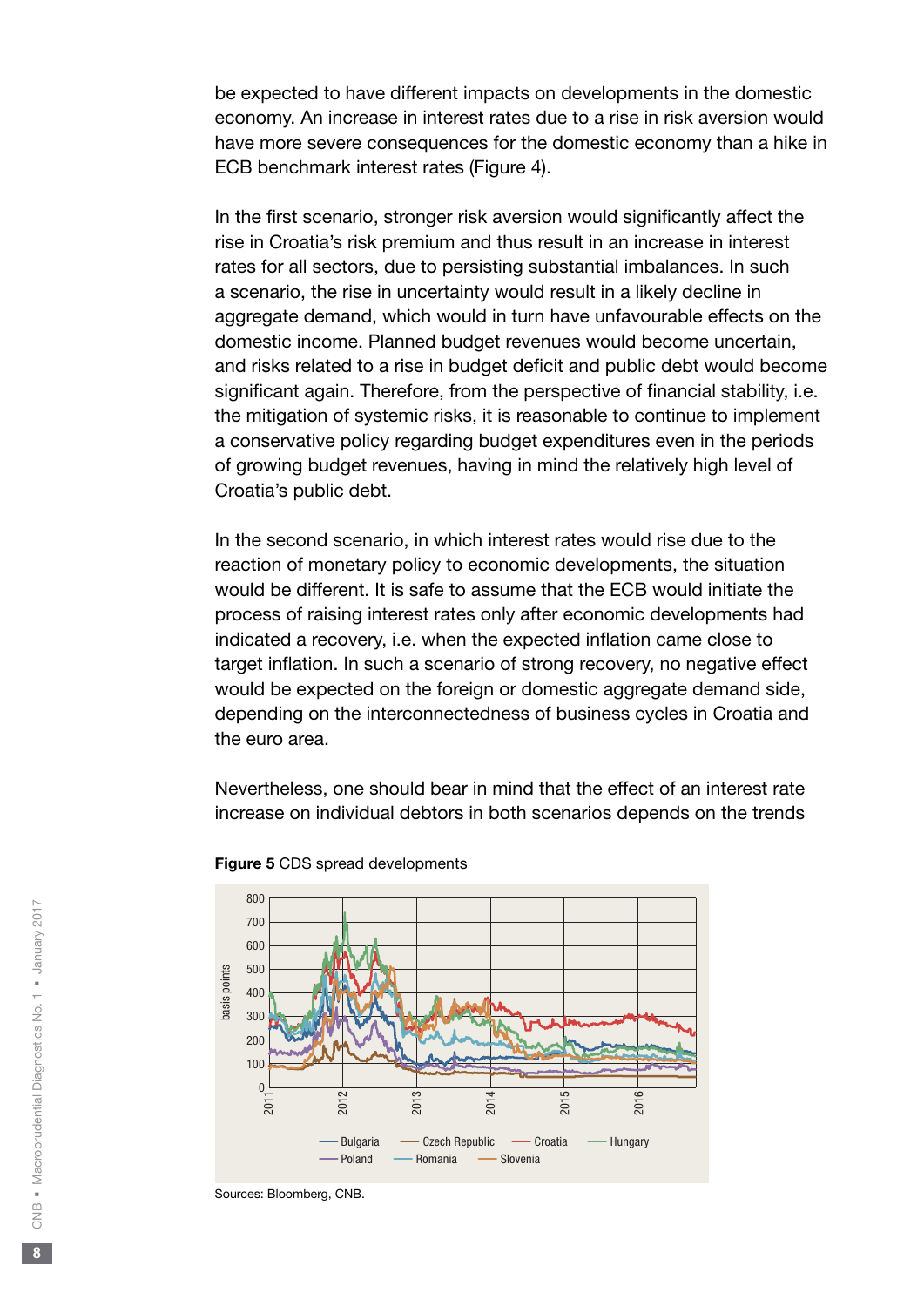<span id="page-8-0"></span>in their individual incomes which may, or may not, be connected with aggregate developments.

The potential for instabilities on financial markets stems from the vulnerability within the European Union and consists of, among other elements, the unfavourable feedback between the low nominal growth of European economies and the high level of public and private debt. In addition, uncertainties related to announced elections in Germany and France and the uncertainties associated with the UK's exit from the EU may also have unfavourable effects. Furthermore, a possible trigger for a substantial long-term rise in the risk premium may come from global geopolitical developments arising from changes in the established relations between the largest states and the unexpected negative effects of the rise in US interest rates on the economic developments in emerging markets.

# 3 Recent macroprudential activities

## 3.1 Review of the identification of other systemically important credit institutions in the Republic of Croatia

Since the beginning of 2016, the CNB has required systemically important credit institutions (O-SIIs) to allocate a capital buffer in line with [European](http://ec.europa.eu/finance/bank/regcapital/legislation-in-force/index_en.htm) and [domestic](https://www.hnb.hr/en/-/zakon-o-kreditnim-institucijama) regulations. This capital buffer serves to protect the financial system and the entire economy from systemic risks that may arise from the malfunction or failure of individual institutions.

In early 2016, the initial identification of other systemically important credit institutions in Croatia resulted in the [identification of nine O-SIIs.](https://www.hnb.hr/documents/20182/121030/tf-s-sjo-spo-pdf-e-info-vazne-ki.pdf/9e02924d-3c5a-40f1-b56e-fbddbfe4439b) The O-SII capital buffer must be allocated in terms of common equity tier 1 capital in the amount of 0.2% or 2% of the total risk exposure amount, depending on the estimated systemic importance. Furthermore, in December 2016, the CNB as the competent body released the [results of the annual review](https://www.hnb.hr/documents/20182/735490/tf-s-sjo-spo-pdf-e-info-vazne-ki-29-12-2016.pdf/bac6c873-a959-4ff1-834e-2bd6f34380ca)  [of the identification of O-SIIs](https://www.hnb.hr/documents/20182/735490/tf-s-sjo-spo-pdf-e-info-vazne-ki-29-12-2016.pdf/bac6c873-a959-4ff1-834e-2bd6f34380ca) in line with the regulatory framework. The review identified nine O-SIIs in total, the same that had been identified under the initial identification procedure. Since during the re-identification no significant changes were observed in their order relative to the initial identification and buffer calibration, the proposed levels of O-SII capital buffers remained the same.

 $\overline{9}$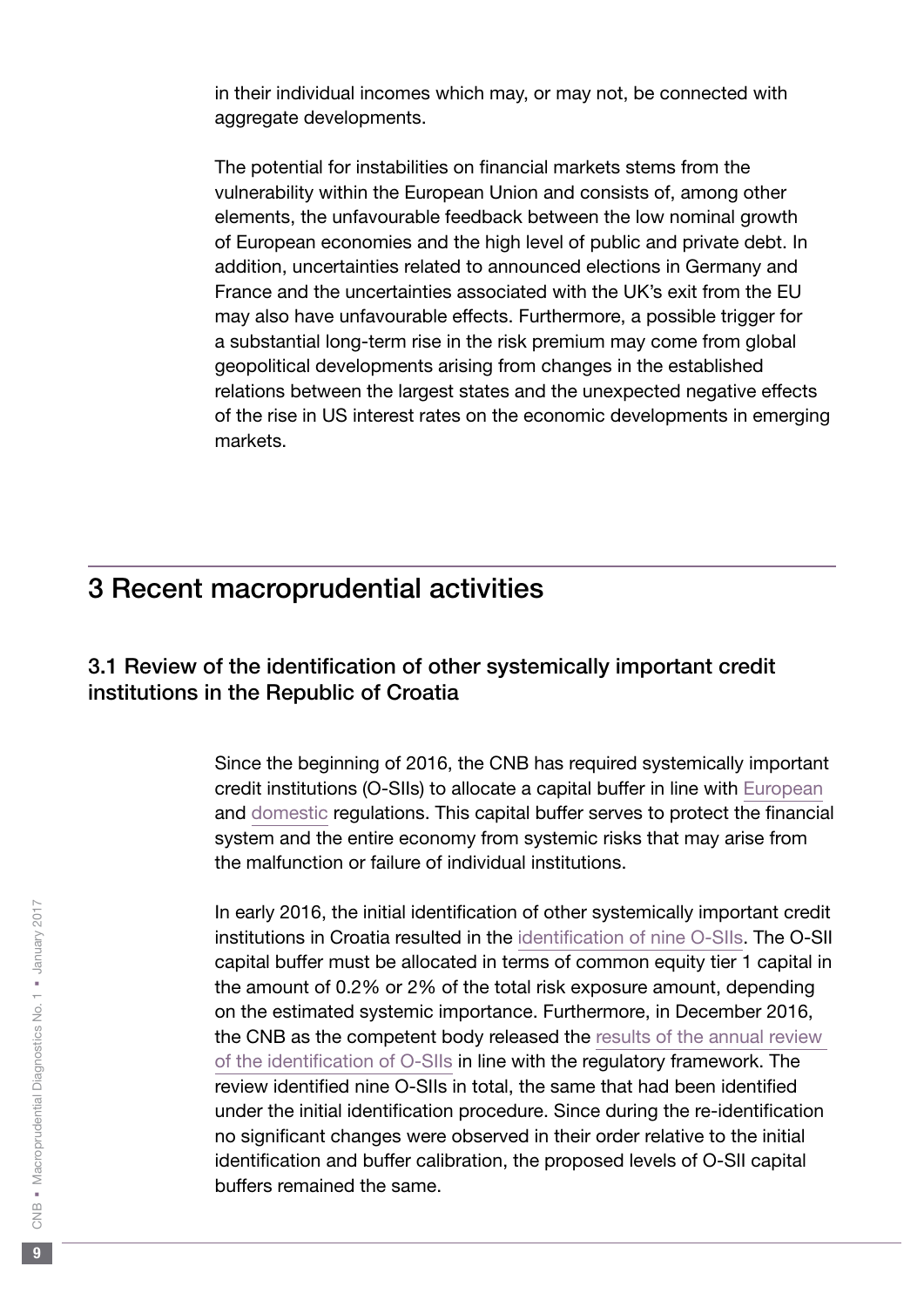<span id="page-9-0"></span>However, pursuant to the [Decision on the application of the structural](https://www.hnb.hr/documents/20182/120622/e-odluka-primjeni-zastitnog-sloja-strukturni-sistemski-rizik-61-2014.pdf/d412130f-a793-40d7-acf8-861a8787f2f0)  [systemic risk buffer](https://www.hnb.hr/documents/20182/120622/e-odluka-primjeni-zastitnog-sloja-strukturni-sistemski-rizik-61-2014.pdf/d412130f-a793-40d7-acf8-861a8787f2f0) OSIIs are also required to maintain a structural systemic buffer applicable for all exposures. In line with the provisions of the [Credit Institutions Act](https://www.hnb.hr/en/-/zakon-o-kreditnim-institucijama), credit institutions are required to maintain a structural systemic risk buffer rate or an O-SII buffer rate, depending on which is higher. As the structural systemic risk buffer rate is at the moment the higher of the two, it is still applied.

## 3.2 Continued application of the countercyclical capital buffer rate for the Republic of Croatia for the first quarter of 2018

Since 1 January 2015, the CNB's [Decision on the countercyclical buffer](http://narodne-novine.nn.hr/clanci/sluzbeni/2015_01_9_202.html)  [rate](http://narodne-novine.nn.hr/clanci/sluzbeni/2015_01_9_202.html) has been in force, providing an instrument to be used in case it is necessary to limit excessive credit growth. It is a variable capital requirement that depends on the cyclical component of the relative private sector credit gap (the ratio of household and corporate loans to aggregate  $income$ <sup>1</sup>. Having in mind the subdued credit activity, the Decision set the countercyclical capital buffer rate at 0%.

Based on a recent analytical assessment of cyclical systemic risk evolution, in December 2016 the CNB announced that the [same rate](https://www.hnb.hr/documents/20182/120622/e-priopcenje-nastavak-primjene-protuciklickog-1-tromj-2018.pdf/8680b7f5-d925-43dc-8028-958f99d1059f)  [of 0%](https://www.hnb.hr/documents/20182/120622/e-priopcenje-nastavak-primjene-protuciklickog-1-tromj-2018.pdf/8680b7f5-d925-43dc-8028-958f99d1059f) would continue to be applied in the first quarter of 2018, i.e. as of 1 January 2018. The decision was based on the data for the third quarter of 2016, which showed strong growth in aggregate income and a further decline in the nominal debt of the private non-financial sector. This resulted in the further reduction of the standardised credit-to-GDP ratio, while the credit gap based on this standardised ratio continued to be negative. Moreover, such developments were observed in the specific indicator of relative indebtedness as well (based on a narrower definition of credit, including only the claims of domestic credit institutions considered in relation to the quarterly, seasonally adjusted GDP).

#### 3.3 Review of the structural systemic risk capital buffer level

Pursuant to the Decision on the application of the structural systemic risk [buffer](https://www.hnb.hr/documents/20182/120622/e-odluka-primjeni-zastitnog-sloja-strukturni-sistemski-rizik-61-2014.pdf/d412130f-a793-40d7-acf8-861a8787f2f0), the rate of the structural systemic risk buffer is set by the CNB for all credit institutions or for one or more subsets of credit institutions with

<sup>1</sup> For detailed methodological explanations, see Box 4 Financial cycles and countercyclical capital buffer calibration, [Financial Stability No. 13.](http://www.hnb.hr/documents/20182/122368/e-fs-13-2014.pdf/2093f8aa-1310-4a45-8c5f-75596b83b18b)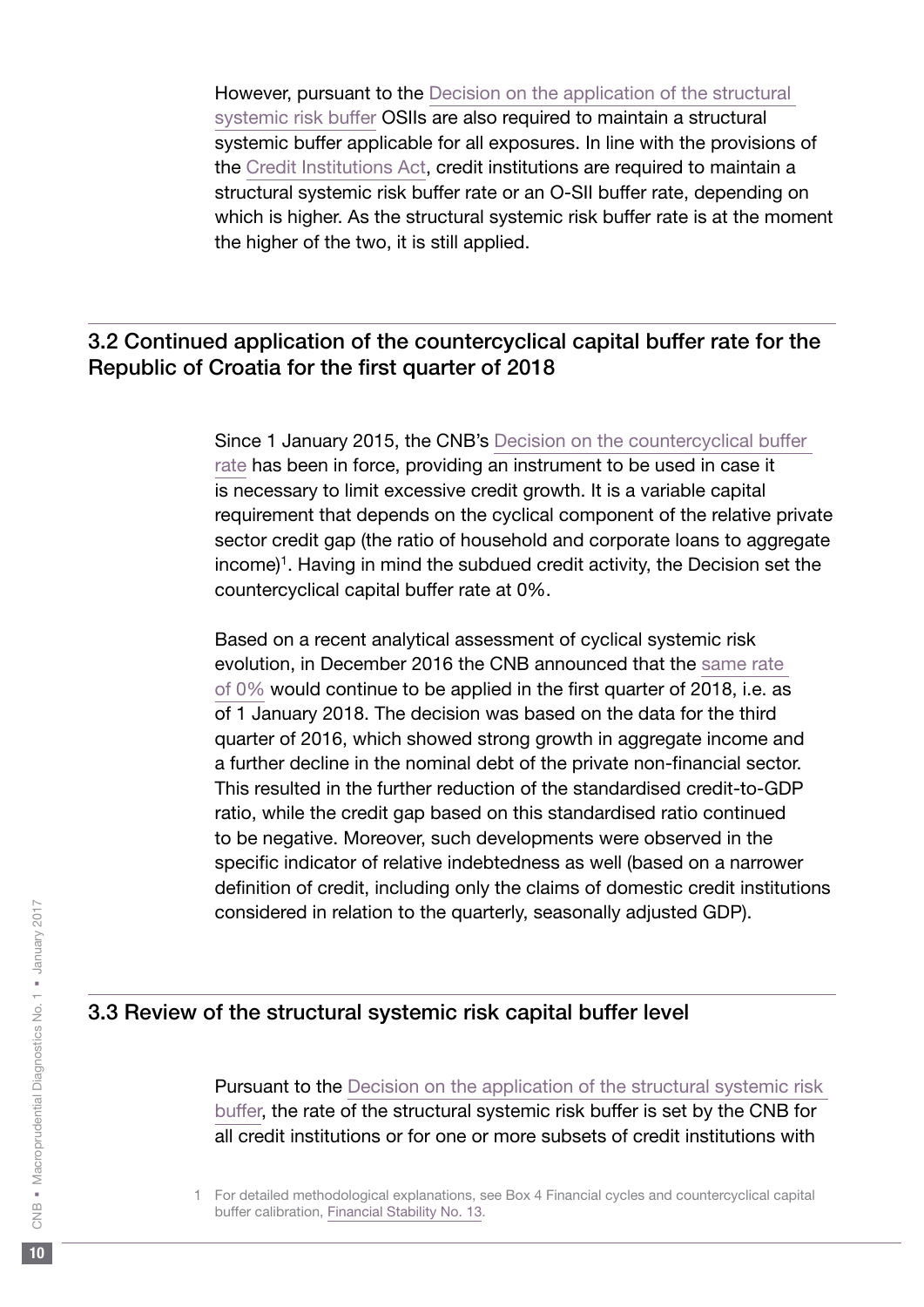<span id="page-10-0"></span>the aim of preventing or mitigating structural systemic risks. The structural systemic risk buffer is the regulatory capital that a credit institution is required to maintain in the amount of 1.5% or 3% of the total amount of risk exposure in the form of common equity tier 1 capital as of 1 April 2014.

In 2016, the Croatian National Bank reviewed the requirement to maintain a structural systemic risk buffer for credit institutions having their head office in the Republic of Croatia pursuant to the [Credit Institutions Act](https://www.hnb.hr/en/-/zakon-o-kreditnim-institucijama) and the aforementioned Decision. For the purpose of review, an analysis of structural elements of financial stability and a comprehensive assessment of risks present in the economy were performed. Relevant systemic risk indicators suggested that the level of structural macroeconomic imbalances had not changed significantly over the past year in spite of intensified economic growth and improved external balances. In addition, activity and prices on the real estate market have continued to decline due to the heavy burden of existing loan obligations weighing down on households. At the same time, the high concentration of the financial system increased additionally, significantly exceeding the European average. As a result, [in April 2016 the Croatian National Bank announced](https://www.hnb.hr/documents/20182/735490/e-preispitivanje-visine-zastitnog-sloja-kapitala-strukturni-sistemski-rizik-29-04-2016.pdf/6300c84b-d128-48be-9644-9c771ca690e1) that it would not change its [Decision on the application of the structural](https://www.hnb.hr/documents/20182/120622/e-odluka-primjeni-zastitnog-sloja-strukturni-sistemski-rizik-61-2014.pdf/d412130f-a793-40d7-acf8-861a8787f2f0)  [systemic risk buffer](https://www.hnb.hr/documents/20182/120622/e-odluka-primjeni-zastitnog-sloja-strukturni-sistemski-rizik-61-2014.pdf/d412130f-a793-40d7-acf8-861a8787f2f0) and that it would continue regularly to monitor the evolution of structural systemic risks.

3.4 Recommendations of the European Systemic Risk Board (ESRB) published in 2016 and action based on the recommendations

### 3.4.1 At end-October 2016 the ESRB issued a Recommendation ESRB/2016/14 on closing real estate data gaps.

Since the real estate sector has an important role in the economy and since the developments in the real estate market may have a significant systemic impact on the financial system, due to, inter alia, their procyclical nature, the ESRB adopted the [Recommendation on closing real estate](https://www.esrb.europa.eu/pub/pdf/recommendations/2016/ESRB_2016_14.en.pdf?d3d7b1b421c40fd8590b8a581d2b5bc6)  [data gaps \(ESRB/2016/4\)](https://www.esrb.europa.eu/pub/pdf/recommendations/2016/ESRB_2016_14.en.pdf?d3d7b1b421c40fd8590b8a581d2b5bc6). The main purpose of this measure was to establish a harmonised framework for monitoring the developments in the real estate market, including the definitions and methods for calculating indicators at the European Union level in order to enable the early identification of vulnerabilities that could lead to future periods of crisis. The recommendation calls for risk monitoring in various real estate market segments (residential, buy-to-let and commercial segments, respectively) and is to be implemented on the principle of proportionality, i.e. the size and the significance of the domestic real estate market and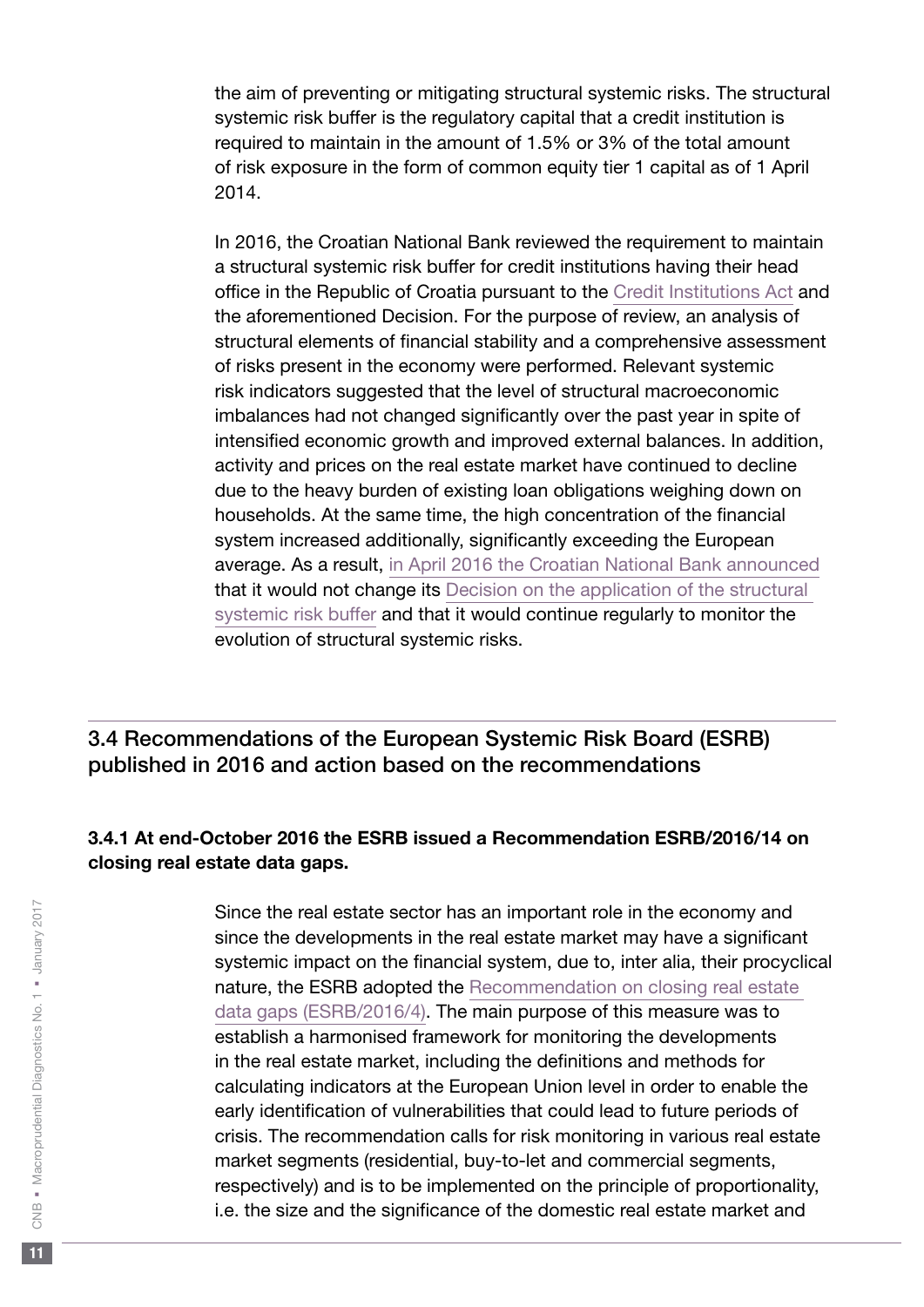<span id="page-11-0"></span>its segments will be taken into account for each member state, as well as the powers of each national macroprudential authority. The deadline for the implementation of the Recommendation is the end of 2020, whereas the ESRB and the Financial Stability Council are to be informed of the activities performed in line with the Recommendation's purposes by the end of 2018.

The Recommendation was discussed at the [6th Session of the Financial](http://www.vfs.hr/dokumenti/priopcenja/2016/e-priopcenje-27122016.pdf)  [Stability Council](http://www.vfs.hr/dokumenti/priopcenja/2016/e-priopcenje-27122016.pdf), where the Council accepted the initiative to set up a working group consisting of the representatives of the Croatian National Bank, the Ministry of Finance and the Croatian Financial Services Supervisory Agency with the aim of a comprehensive implementation of the aforementioned Recommendation within the proposed deadlines.

## 3.4.2 In line with Recommendation ESRB/2015/1 of 11 December 2015 on recognising and setting countercyclical buffer rates for exposures to third countries, in December 2016 the CNB informed the ESRB on its action based on the Recommendation.

[The Recommendation of the European Systemic Risk Board of 11](https://www.esrb.europa.eu/pub/pdf/recommendations/2016/Recommendation_ESRB_2015_1.pdf?100d9df2fa5a1a305da61fdc4a2dd053)  [December 2015 on recognising and setting countercyclical buffer](https://www.esrb.europa.eu/pub/pdf/recommendations/2016/Recommendation_ESRB_2015_1.pdf?100d9df2fa5a1a305da61fdc4a2dd053)  [rates for exposures to third countries \(ESRB/2015/1\)](https://www.esrb.europa.eu/pub/pdf/recommendations/2016/Recommendation_ESRB_2015_1.pdf?100d9df2fa5a1a305da61fdc4a2dd053) provides the rules for identifying material exposure in third countries for the purpose of recognising or setting countercyclical buffer rates. Deciding on countercyclical capital buffer rates for third country exposures is also laid down in the [Credit Institutions Act](https://www.hnb.hr/en/-/zakon-o-kreditnim-institucijama). In line with the Recommendation and the planned schedule, the Croatian National Bank delivered a list of defined criteria for the assessment of the materiality of relevant third countries to the ESRB in late December 2016. Furthermore, the manner of monitoring the risk of excessive credit growth in material third countries and the compliance with the principles of public communication pursuant to [Recommendation on guidance for setting countercyclical buffer rates](https://www.esrb.europa.eu/pub/pdf/recommendations/2014/140630_ESRB_Recommendation.en.pdf?83075f19bd8f21d8a3b8e6afe7bea49b)  [\(ESRB/2014/1\)](https://www.esrb.europa.eu/pub/pdf/recommendations/2014/140630_ESRB_Recommendation.en.pdf?83075f19bd8f21d8a3b8e6afe7bea49b) were presented. In conclusion, the ESRB was informed that the aforementioned Recommendation had been implemented in full.

According to the defined analytical framework and schedule, further steps will include the assessment of material exposure in third countries, after which the ESRB will be informed on the list of identified countries in the second quarter of 2017. The process of reviewing the country list will be performed once a year.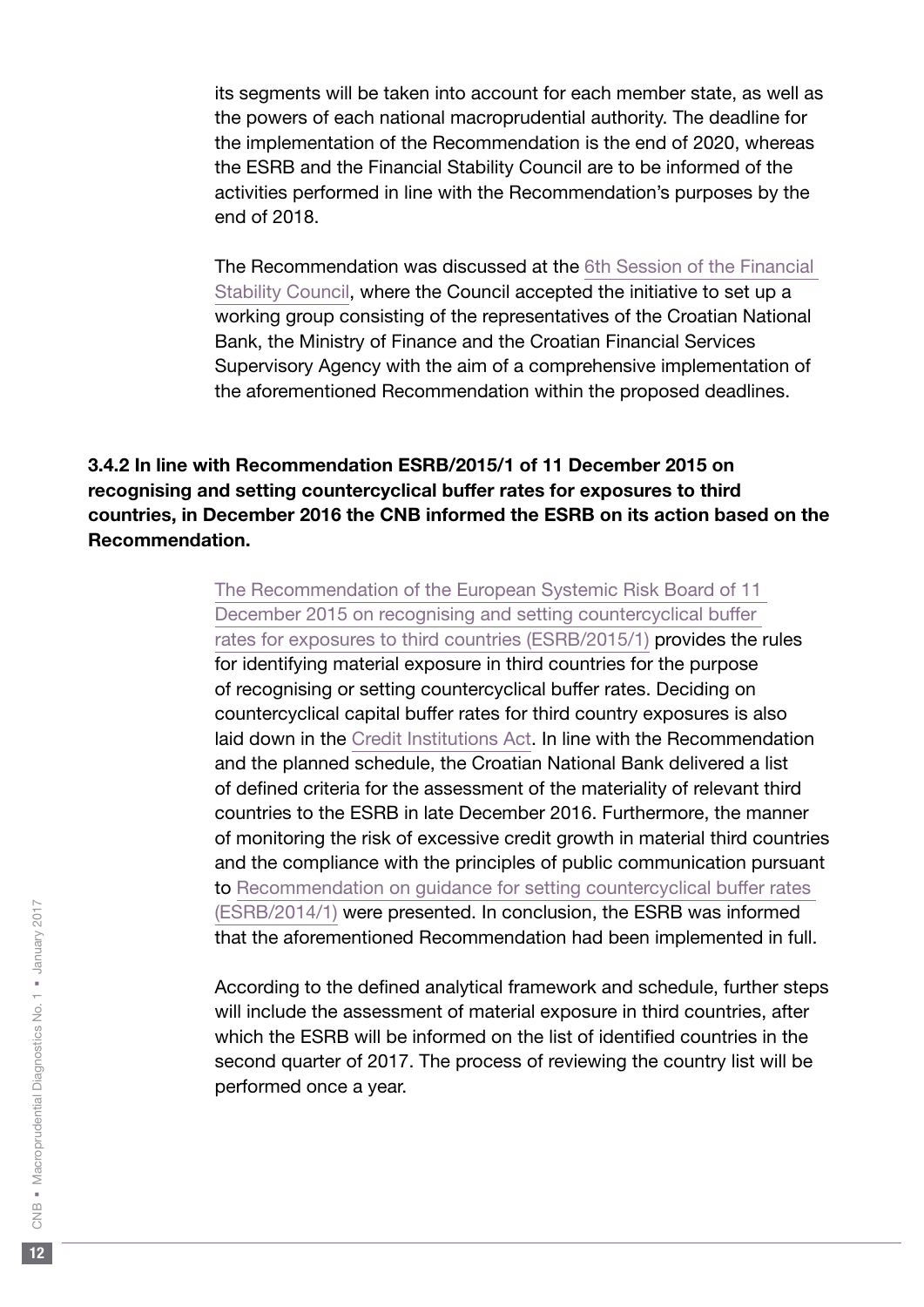<span id="page-12-0"></span>3.4.3 In 2016, two amendments were made to Recommendation ESRB/2015/2 on the assessment of cross-border effects of and voluntary reciprocity for macroprudential policy measures (ESRB/2016/3 i ESRB/2016/4).

> In March 2016, the existing [Recommendation on the assessment of](https://www.esrb.europa.eu/pub/pdf/recommendations/2016/Recommendation_ESRB_2015_2.pdf?39c04f4d361a9c77fb9bee208f3cac16)  [cross-border effects of and voluntary reciprocity for macroprudential](https://www.esrb.europa.eu/pub/pdf/recommendations/2016/Recommendation_ESRB_2015_2.pdf?39c04f4d361a9c77fb9bee208f3cac16)  [policy measures \(ESRB/2015/2\)](https://www.esrb.europa.eu/pub/pdf/recommendations/2016/Recommendation_ESRB_2015_2.pdf?39c04f4d361a9c77fb9bee208f3cac16) was amended to allow for an additional reduction of potential negative cross-border effects of macroprudential policy measures. The framework for the voluntary reciprocal application of macroprudential policy measures, laid down in Recommendation ESRB/2015/2, should ensure that all exposure-based macroprudential measures applied in one member state are reciprocated in other member states.

> In March 2016, a [Belgian measure](https://www.esrb.europa.eu/pub/pdf/recommendations/2016/ESRB_2016_3.en.pdf?46ba37f8210afc5589e3d3ea588f6440) was included in the list of macroprudential policy measures recommended to be reciprocated pursuant to Recommendation ESRB/2015/2. The measure, implemented in Belgium under regulations enabling the use of tighter national measures<sup>2</sup>, introduced a 5-percentage-point risk-weight add-on for Belgian mortgage loan exposures of credit institutions using the internal ratings-based (IRB) approach.

In June 2016, at the request of the central bank of Estonia (Eesti Pank) for reciprocation of the adopted systemic risk buffer rate, the General Board of the ESRB decided to include the [Estonian measure](https://www.esrb.europa.eu/pub/pdf/recommendations/2016/ESRB_2016_4.en.pdf) in the list of macroprudential policy measures recommended to be reciprocated under Recommendation ESRB/2015/2. The measure consists of a 1% systemic risk buffer rate applicable<sup>3</sup> to the domestic exposures of all credit institutions authorised in Estonia.

3.4.4 In March 2016, Recommendation ESRB/2012/2 was amended with respect to the funding of credit institutions (ESRB/2016/2), and in the course of 2016, the CNB informed the ESRB of the implementation of parts A(1), A(2) and A(3) of the Recommendation in line with requested timelines.

> On 20 December 2012, the ESRB issued the [Recommendation on funding](https://www.esrb.europa.eu/pub/pdf/recommendations/2012/ESRB_2012_2.en.pdf?8de3922e86b0f4863bc6e748f1f1a4c0)  [of credit institutions \(ESRB/2012/2\)](https://www.esrb.europa.eu/pub/pdf/recommendations/2012/ESRB_2012_2.en.pdf?8de3922e86b0f4863bc6e748f1f1a4c0) with the purpose of incentivising sustainable funding structures for credit institutions and providing implementation guidelines to national macroprudential authorities and the European Banking Authority (EBA) in order to reduce potential systemic risks. In March 2016, the existing [Recommendation was amended](https://www.esrb.europa.eu/pub/pdf/recommendations/2016/20160331_Recommendation_ESRB_2016.pdf?abd7c3ec2e0fcb6a643763a694833f66)

2 Pursuant to Article 458(2)(d)(vi) of [Regulation \(EU\) No 575/2013 on prudential requirements for](http://eur-lex.europa.eu/legal-content/EN/TXT/?uri=celex%3A32013R0575)  [credit institutions and investment firms](http://eur-lex.europa.eu/legal-content/EN/TXT/?uri=celex%3A32013R0575)

3 Pursuant to Article 133 of [Directive 2013/36/EU on access to the activity of credit institutions and](http://eur-lex.europa.eu/legal-content/EN/TXT/?uri=celex%3A32013L0036)  [the prudential supervision of credit institutions and investment firms](http://eur-lex.europa.eu/legal-content/EN/TXT/?uri=celex%3A32013L0036)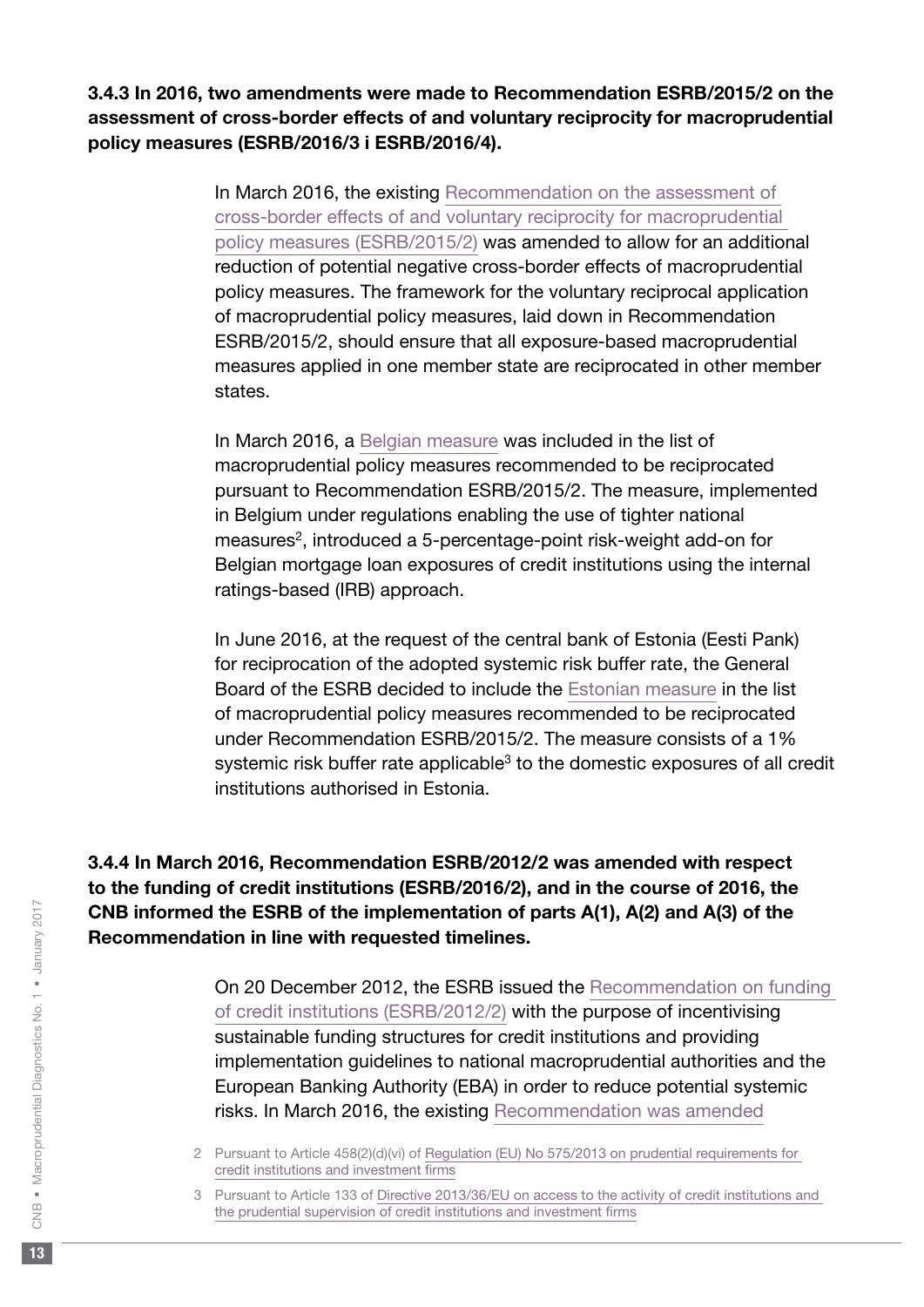<span id="page-13-0"></span>in order to extend the time limits for the delivery of reports on the implementation of the Recommendation to the ESRB and the Council. Furthermore, [by amending the Recommendation in September 2014](https://www.esrb.europa.eu/pub/pdf/recommendations/2014/140916_ESRB_Decision.en.pdf?955613af620b740169e5aaafcdb0b8ee) the deadlines for the delivery of the report on the compliance with the Recommendation were further extended.

The CNB delivered the report on the first assessment of the results of the implementation of parts of the Recommendation to the ESRB in July 2016 (Parts A(1) and (2)) and September 2016 (Part A(3)), in line with the provided timeline.

Part A(1) of the Recommendation requires national supervisory authorities to intensify their assessments of the funding and liquidity risks incurred by credit institutions, as well as their funding risk management, within the broader balance sheet structure, whereas Part A(2) of the Recommendation requires national supervisory authorities to monitor credit institutions' plans to reduce reliance on public sector funding sources and to assess the viability of such plans for each national banking system (on an aggregated basis). In addition, Part A(3) of the Recommendation requires the national supervisory authority and the authority with the macroprudential mandate to assess the impact of credit institutions' funding plans on the flow of credit to the real economy.

## 3.5 Overview of macroprudential measures in EU countries

Most EU countries have adopted and put to use the new institutional and technical aspect of capital and liquidity risk management policies in the domestic financial system enabling the prevention, mitigation and avoidance of systemic risks and the strengthening of the system's resilience to financial shocks. Table 1 provides an overview of macroprudential measures currently applied in EU countries in order to maintain financial stability in their systems, while Table 2 provides an overview of macroprudential measures applied in Croatia, including those outside the CNB's mandate as the macroprudential authority.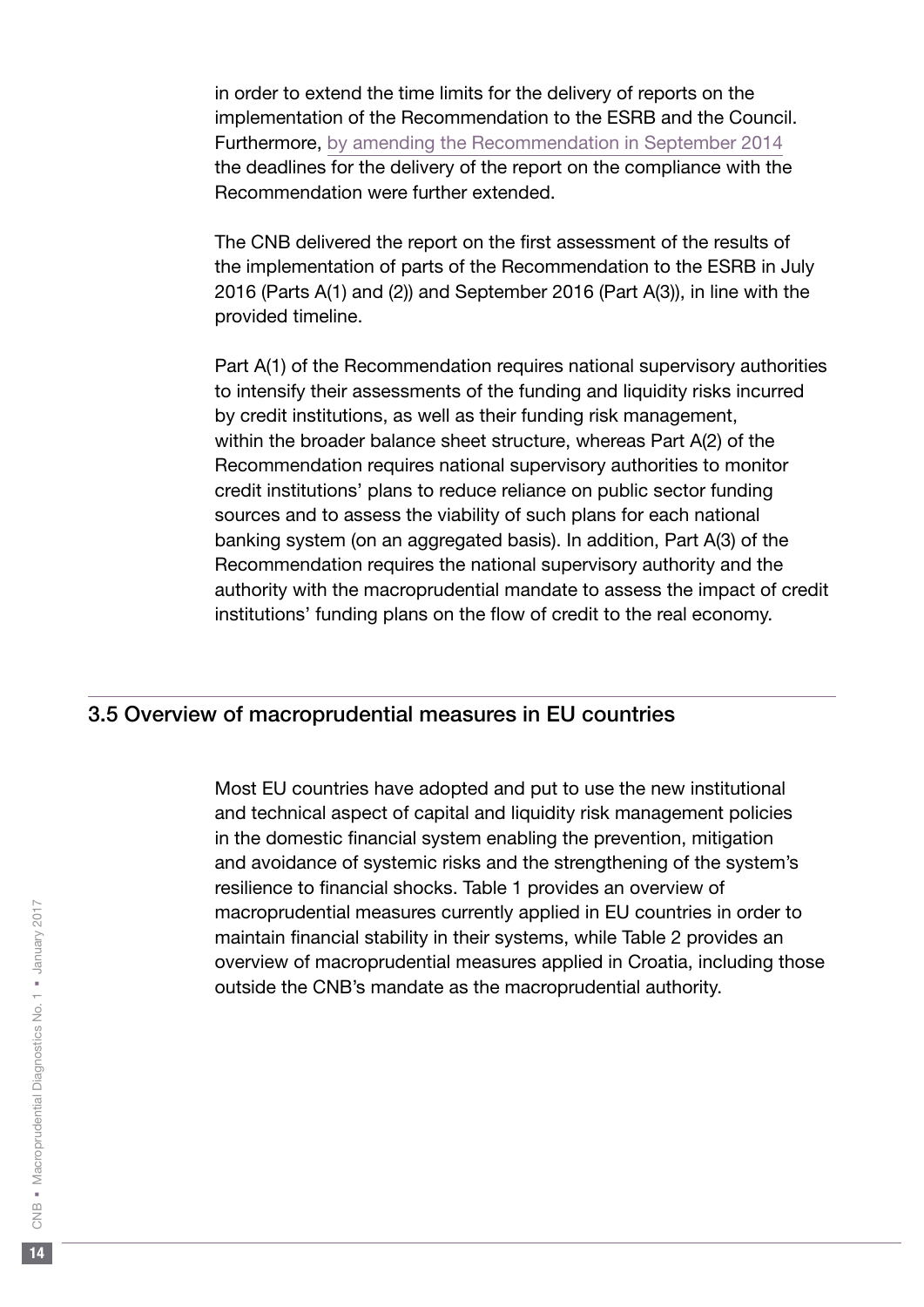#### Table 1 Overview of macroprudential measures in EU countries

|                                      | AT        | BE   BG   CY   CZ   DE   DK |           |           |           |           |           |           | $EE$ $ES$ | F1        | FR        |           |           | GR HR HU  | IE.       | $\boldsymbol{\Pi}$ | $\mathbf{H}$ | <b>LU</b> | LV        | <b>MT</b> | $\vert$ NL $\vert$ | NO        | PL.       | PT        | RO        |           |           | $SE \mid SI \mid SK \mid UK$ |           |
|--------------------------------------|-----------|-----------------------------|-----------|-----------|-----------|-----------|-----------|-----------|-----------|-----------|-----------|-----------|-----------|-----------|-----------|--------------------|--------------|-----------|-----------|-----------|--------------------|-----------|-----------|-----------|-----------|-----------|-----------|------------------------------|-----------|
| <b>Capital and liquidity buffers</b> |           |                             |           |           |           |           |           |           |           |           |           |           |           |           |           |                    |              |           |           |           |                    |           |           |           |           |           |           |                              |           |
| $\mathsf{CB}$                        |           |                             | $\bullet$ | $\bullet$ | $\bullet$ |           | $\bullet$ | $\bullet$ |           | $\bullet$ |           |           | $\bullet$ |           |           | $\bullet$          | $\bullet$    | $\bullet$ | $\bullet$ | $\bullet$ |                    | $\bullet$ | $\bullet$ | $\bullet$ | $\bullet$ | $\bullet$ |           | $\bullet$                    | $\bullet$ |
| CCB                                  | $\bullet$ | $\bullet$                   | $\bullet$ | $\bullet$ | $\bullet$ | $\bullet$ | $\bullet$ | $\bullet$ | $\bullet$ | $\bullet$ | $\bullet$ | $\bullet$ | $\bullet$ | $\bullet$ | $\bullet$ | $\bullet$          | $\bullet$    | $\bullet$ | $\bullet$ | $\bullet$ | $\bullet$          | $\bullet$ | $\bullet$ | $\bullet$ | $\bullet$ | $\bullet$ | $\bullet$ | $\bullet$                    | $\bullet$ |
| G-SII                                |           |                             |           |           |           | $\bullet$ |           |           | $\bullet$ |           | $\bullet$ |           |           |           |           | $\bullet$          |              |           |           |           | $\bullet$          |           |           |           |           | $\bullet$ |           |                              | $\bullet$ |
| $0-SII$                              | $\bullet$ | $\bullet$                   | $\bullet$ | $\bullet$ | $\bullet$ | $\bullet$ | $\bullet$ | $\bullet$ | $\bullet$ | $\bullet$ | $\bullet$ | $\bullet$ | $\bullet$ | $\bullet$ | $\bullet$ | $\bullet$          | $\bullet$    | $\bullet$ | $\bullet$ | $\bullet$ | $\bullet$          | $\bullet$ | $\bullet$ | $\bullet$ | $\bullet$ | $\bullet$ | $\bullet$ | $\bullet$                    | $\bullet$ |
| <b>SSRB</b>                          | $\bullet$ |                             | $\bullet$ |           | $\bullet$ |           | $\bullet$ | $\bullet$ |           |           |           |           | $\bullet$ | $\bullet$ |           |                    |              |           |           |           | $\bullet$          | $\bullet$ |           |           | $\bullet$ | $\bullet$ |           | $\bullet$                    |           |
| Liquidity ratio                      |           |                             | $\bullet$ |           |           |           |           |           |           |           |           |           |           | $\bullet$ |           |                    |              |           |           |           |                    | $\bullet$ | $\bullet$ |           |           | $\bullet$ |           |                              |           |
| <b>Caps on prudential ratios</b>     |           |                             |           |           |           |           |           |           |           |           |           |           |           |           |           |                    |              |           |           |           |                    |           |           |           |           |           |           |                              |           |
| <b>DSTI</b>                          |           |                             |           | $\bullet$ |           |           |           | $\bullet$ |           |           |           |           |           | $\bullet$ |           |                    | $\bullet$    |           |           |           |                    |           | $\bullet$ |           | $\bullet$ |           |           | $\bullet$                    |           |
| <b>LTD</b>                           |           |                             |           |           |           |           |           |           |           |           |           |           |           |           |           |                    |              |           |           |           |                    |           |           |           |           |           | $\bullet$ |                              |           |
| LTI                                  |           |                             |           |           |           |           |           |           |           |           |           |           |           |           | $\bullet$ |                    |              |           |           |           |                    |           |           |           |           |           |           |                              | $\bullet$ |
| LTV                                  |           |                             |           | $\bullet$ | $\bullet$ |           | $\bullet$ | $\bullet$ |           | $\bullet$ |           |           |           | $\bullet$ | $\bullet$ |                    | $\bullet$    |           | $\bullet$ | $\bullet$ | $\bullet$          | $\bullet$ | $\bullet$ |           | $\bullet$ | $\bullet$ |           | $\bullet$                    |           |
| Loan amortisation                    |           |                             |           |           |           |           |           |           |           |           |           |           |           |           |           |                    |              |           |           |           | $\bullet$          | $\bullet$ |           |           |           | $\bullet$ |           | $\bullet$                    |           |
| Loan maturity                        |           |                             |           |           |           |           |           | $\bullet$ |           |           |           |           |           |           |           |                    | $\bullet$    |           |           |           |                    |           | $\bullet$ |           | $\bullet$ |           |           | $\bullet$                    |           |
| <b>Other measures</b>                |           |                             |           |           |           |           |           |           |           |           |           |           |           |           |           |                    |              |           |           |           |                    |           |           |           |           |           |           |                              |           |
| Pillar II                            |           |                             | $\bullet$ |           | $\bullet$ |           |           |           |           |           |           |           |           |           |           |                    |              |           |           | $\bullet$ |                    |           |           |           |           | $\bullet$ | $\bullet$ |                              |           |
| Risk weights                         |           | $\bullet$                   |           |           |           |           |           |           |           | $\bullet$ |           |           | $\bullet$ |           | $\bullet$ |                    |              | $\bullet$ |           |           |                    | $\bullet$ |           |           | $\bullet$ | $\bullet$ | $\bullet$ |                              | $\bullet$ |
| LGD                                  |           |                             |           |           |           |           |           |           |           |           |           |           |           |           |           |                    |              |           |           |           |                    | $\bullet$ |           |           |           |           |           |                              |           |
| Stress/sensitivity test              |           |                             | $\bullet$ | $\bullet$ |           |           |           |           |           |           |           |           |           |           | $\bullet$ |                    | $\bullet$    | $\bullet$ |           |           |                    | $\bullet$ |           |           | $\bullet$ |           |           | $\bullet$                    | $\bullet$ |
| Other                                |           |                             | $\bullet$ |           | $\bullet$ |           | $\bullet$ |           |           |           |           |           |           | $\bullet$ | $\bullet$ |                    |              |           |           |           |                    |           | $\bullet$ |           |           | $\bullet$ |           | $\bullet$                    |           |

Disclaimer: of which the CNB is aware.

Note: Listed measures are in line with EU regulations, namely with Regulation (EU) No 575/2013 on prudential requirements for credit institutions and investment firms (CRR) and Directive 2013/36/EU on access to the activity of credit institutions and the prudential supervision of credit institutions and investment firms (CRD IV). A list of abbreviations and their explanations is provided at the end of the publication.

Sources: ESRB, CNB, notifications from central banks and official web sites of central banks as at the end of November 2016.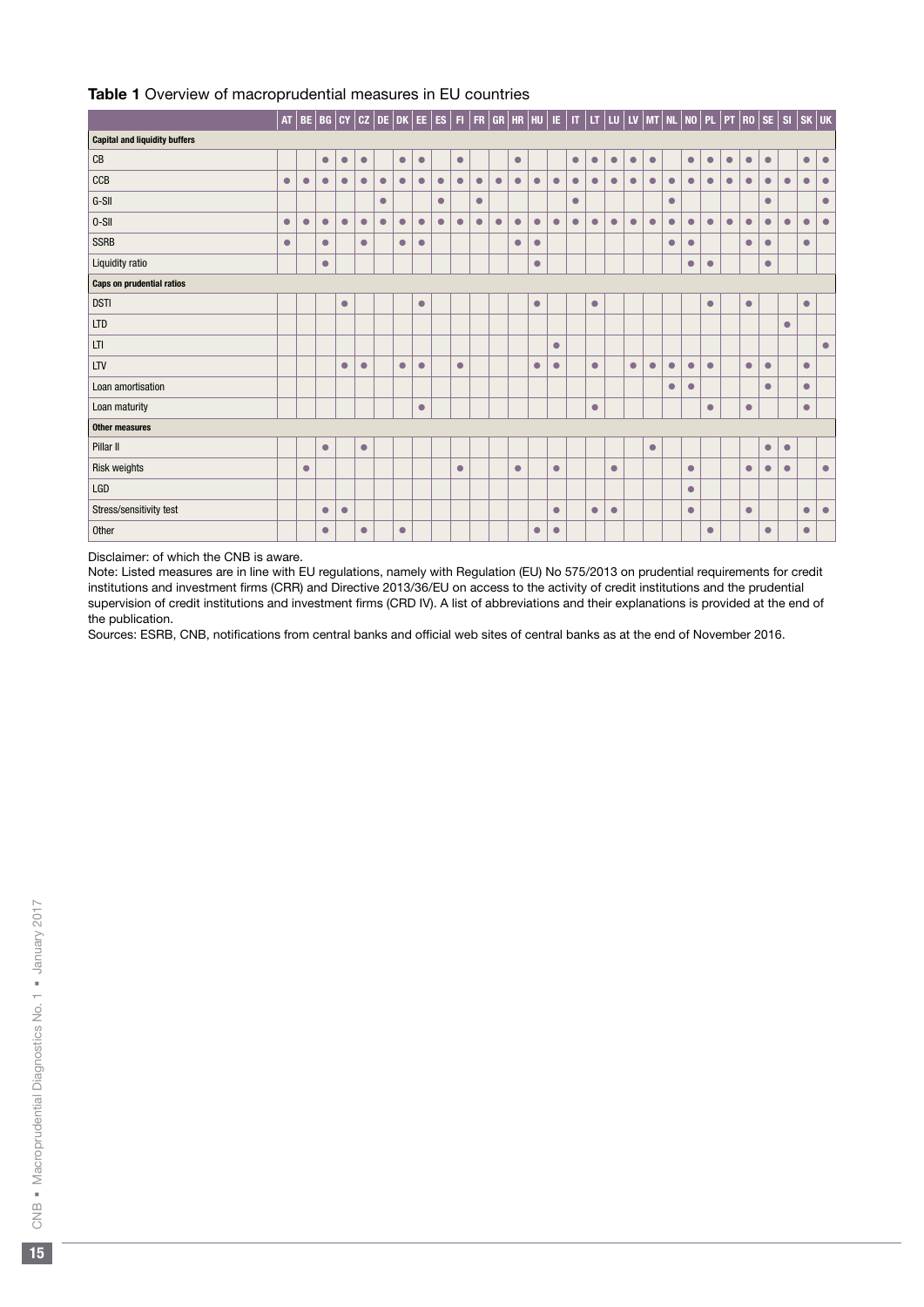#### Table 2 Implementation of macroprudential policy and overview of macroprudential measures in Croatia

| <b>Measure</b>                                                                                                                                                                                                                                                                                                                                | Year of adoption | <b>Primary objective</b>                                                                                                                 | <b>Description</b>                                                                                                                                                                                                                                                                                                                                                                                                                                  | <b>Basis for standard</b><br>measures in Union law date | <b>Activation</b>    | <b>Frequency of</b><br>revisions |  |  |  |  |  |  |  |  |
|-----------------------------------------------------------------------------------------------------------------------------------------------------------------------------------------------------------------------------------------------------------------------------------------------------------------------------------------------|------------------|------------------------------------------------------------------------------------------------------------------------------------------|-----------------------------------------------------------------------------------------------------------------------------------------------------------------------------------------------------------------------------------------------------------------------------------------------------------------------------------------------------------------------------------------------------------------------------------------------------|---------------------------------------------------------|----------------------|----------------------------------|--|--|--|--|--|--|--|--|
|                                                                                                                                                                                                                                                                                                                                               |                  | Macroprudential measures implemented by the CNB prior to the adoption of CRD IV                                                          |                                                                                                                                                                                                                                                                                                                                                                                                                                                     |                                                         |                      |                                  |  |  |  |  |  |  |  |  |
| Prior to the adoption of CRD-IV, the CNB used various macroprudential policy measures, of which the most significant ones are listed and described in:<br>a) Galac, T. and E. Kraft (2011): http://elibrary.worldbank.org/doi/pdf/10.1596/1813-9450-5772<br>b) Vujčić, B. and M. Dumičić (2016): https://www.bis.org/publ/bppdf/bispap86l.pdf |                  |                                                                                                                                          |                                                                                                                                                                                                                                                                                                                                                                                                                                                     |                                                         |                      |                                  |  |  |  |  |  |  |  |  |
| Macroprudential measures envisaged by CRD-IV and implemented by the competent macroprudential authority                                                                                                                                                                                                                                       |                  |                                                                                                                                          |                                                                                                                                                                                                                                                                                                                                                                                                                                                     |                                                         |                      |                                  |  |  |  |  |  |  |  |  |
| CВ                                                                                                                                                                                                                                                                                                                                            | 2014             | Credit growth and leverage<br>following Recommendation<br>ESRB/2013/1                                                                    | Early introduction: at 2.5% level                                                                                                                                                                                                                                                                                                                                                                                                                   | Art. 160(6) CRD                                         | 1 Jan. 2014          | Discretionary                    |  |  |  |  |  |  |  |  |
| CB                                                                                                                                                                                                                                                                                                                                            | 2015             | Credit growth and leverage<br>following Recommendation<br>ESRB/2013/1                                                                    | Exemption of small and medium-sized investment firms<br>from the capital conservation buffer                                                                                                                                                                                                                                                                                                                                                        | Art. 129(2) CRD                                         |                      | 10 Jun. 2015 Discretionary       |  |  |  |  |  |  |  |  |
| CCB                                                                                                                                                                                                                                                                                                                                           | 2015             | Credit growth and leverage<br>following Recommendation<br>ESRB/2013/1 and implementing<br>Recommendation ESRB/2014/1                     | CCB rate set at 0%                                                                                                                                                                                                                                                                                                                                                                                                                                  | Art. 136 CRD                                            | 1 Jan. 2016          | Quarterly                        |  |  |  |  |  |  |  |  |
| CCB                                                                                                                                                                                                                                                                                                                                           | 2015             | Credit growth and leverage<br>following Recommendation<br>ESRB/2013/1                                                                    | Exemption of small and medium-sized investment firms<br>from the countercyclical capital buffer                                                                                                                                                                                                                                                                                                                                                     | Art. 130(2) CRD                                         |                      | 10 Jun. 2015 Discretionary       |  |  |  |  |  |  |  |  |
| 0-SII                                                                                                                                                                                                                                                                                                                                         | 2015             | Limiting the systemic impact of<br>misaligned incentives with a view<br>to reducing moral hazard following<br>Recommendation ESRB/2013/1 | Identification of nine O-SIIs with corresponding buffer<br>rates:<br>2.0% for O-SIIs: Zagrebačka banka d.d., Zagreb,<br>Erste&Steiermärkische Bank d.d. Rijeka, Privredna banka<br>banka Zagreb d.d., Zagreb, Raiffeisenbank Austria d.d.,<br>Zagreb, Société Générale-Splitska banka d.d., Split,<br>Addiko Bank d.d., Zagreb; 0.2% for 0-SIIs: OTP banka<br>Hrvatska d.d., Zadar, Sberbank d.d., Zagreb, Hrvatska<br>poštanska banka d.d., Zagreb | Art. 131 CRD                                            | 1 Feb. 2016          | Annually                         |  |  |  |  |  |  |  |  |
| <b>SSRB</b>                                                                                                                                                                                                                                                                                                                                   | 2014             | Credit growth and leverage<br>following Recommendation<br>ESRB/2013/1                                                                    | Two SSRB rates (1.5% and 3%) applied to two sub-<br>groups of banks (market share <5%, market share >5%).<br>Applied to all exposures                                                                                                                                                                                                                                                                                                               | Art. 133 CRD                                            | 19 May 2014 Annually |                                  |  |  |  |  |  |  |  |  |
| Risk weights for exposures<br>secured by mortgages on<br>residential property                                                                                                                                                                                                                                                                 | 2014             | Credit growth and leverage<br>following Recommendation<br>ESRB/2013/1                                                                    | Maintaining a stricter definition of residential property<br>for preferential risk weighting (e.g. owner cannot have<br>more than two residential properties, exclusion of holiday<br>homes, need for occupation by owner or tenant)                                                                                                                                                                                                                | Art. 124, 125 CRR                                       | 1 Jan. 2014          | <b>Discretionary</b>             |  |  |  |  |  |  |  |  |
| Risk weights for exposures<br>secured by mortgages on<br>commercial property                                                                                                                                                                                                                                                                  | 2014             | Mitigating and preventing<br>excessive maturity mismatch<br>and market illiquidity following<br>Recommendation ESRB/2013/1               | CNB's recommendation issued to banks (non-legally<br>binding measure) on avoiding the use of risk weights of<br>50% to exposures secured by CRE during low market<br>liquidity                                                                                                                                                                                                                                                                      | Art. 124, 126 CRR                                       | 1 Jan. 2014          | Discretionary                    |  |  |  |  |  |  |  |  |
| Risk weights for exposures<br>secured by mortgages on<br>commercial property                                                                                                                                                                                                                                                                  | 2016             | Mitigating and preventing<br>excessive maturity mismatch<br>and market illiquidity following<br>Recommendation ESRB/2013/1               | Decision on higher risk weights for exposures secured by<br>mortgages on commercial immovable property. RW set at<br>100% (substituted the CNB's recommendation from 2014,<br>i.e. has been effectively increased from 50%)                                                                                                                                                                                                                         | Art. 124, 126 CRR                                       | 1 Jul. 2016          | <b>Discretionary</b>             |  |  |  |  |  |  |  |  |
| Other measures and policy actions whose effects are of macroprudential use and are implemented by the macroprudential authority                                                                                                                                                                                                               |                  |                                                                                                                                          |                                                                                                                                                                                                                                                                                                                                                                                                                                                     |                                                         |                      |                                  |  |  |  |  |  |  |  |  |
| Consumer protection and<br>awareness                                                                                                                                                                                                                                                                                                          | 2013             | Raising risk awareness and<br>creditworthiness of borrowers<br>following Recommendation<br>ESRB/2011/1                                   | Decision on the content of and the form in which<br>consumers are provided information prior to contracting<br>banking services (banking institutions are obliged to<br>inform clients about details on interest rates changes and<br>foreign currency risks)                                                                                                                                                                                       |                                                         | 1 Jan. 2013          | <b>Discretionary</b>             |  |  |  |  |  |  |  |  |
| Consumer protection and<br>awareness                                                                                                                                                                                                                                                                                                          | 2013             | Raising risk awareness and<br>creditworthiness of borrowers<br>following Recommendation<br>ESRB/2011/1                                   | Amended Decision from 1 Jan. 2013 (banking institutions<br>were also obliged to provide information about the<br>historical oscillation of the currency in which the loan<br>is denominated or is indexed to against the domestic<br>currency over the past 12 and 60 months)                                                                                                                                                                       |                                                         | 1 Jul. 2013          | Discretionary                    |  |  |  |  |  |  |  |  |
| Structural repo operations                                                                                                                                                                                                                                                                                                                    | 2016             |                                                                                                                                          | Market operations are aimed at providing banks with<br>longer-term sources of kuna liquidity at an interest rate<br>competitive with interest rates on other kuna liquidity<br>sources of banks, with debt securities of issuers from<br>Croatia to be accepted as collateral                                                                                                                                                                       |                                                         | 1 Feb. 2016          | Discretionary                    |  |  |  |  |  |  |  |  |
| Consumer protection and<br>awareness                                                                                                                                                                                                                                                                                                          | 2016             | Financial stability concerns<br>regarding risk awareness of<br>borrowers                                                                 | Borrowers are strongly recommended (publicly) by the<br>CNB carefully to analyse the available information and<br>documentation related to the products and services<br>offered prior to reaching a final decision, as is customary<br>when concluding any other contract                                                                                                                                                                           |                                                         | 1 Sep. 2016          | Discretionary                    |  |  |  |  |  |  |  |  |
| Other measures whose effects are of macroprudential use implemented outside the scope and mandate of the CNB                                                                                                                                                                                                                                  |                  |                                                                                                                                          |                                                                                                                                                                                                                                                                                                                                                                                                                                                     |                                                         |                      |                                  |  |  |  |  |  |  |  |  |
| Consumer protection and<br>awareness                                                                                                                                                                                                                                                                                                          | 2013             | Financial stability concerns due to<br>interest rate risk and currency risk                                                              | Amended Consumer Credit Act: fixed and variable<br>parameters defined in interest rate setting, impact of<br>exchange rate appreciation for housing loans limited,<br>upper bound of appreciation set to 20%                                                                                                                                                                                                                                        |                                                         | 1 Dec. 2013          | <b>Discretionary</b>             |  |  |  |  |  |  |  |  |
| Consumer protection and<br>awareness                                                                                                                                                                                                                                                                                                          | 2014             | Financial stability concerns due to<br>interest rate risk and currency risk                                                              | Amended Consumer Credit Act: banks are obliged to<br>inform their clients about exchange rate and interest rate<br>risks in written form                                                                                                                                                                                                                                                                                                            |                                                         | 1 Jan. 2014          | Discretionary                    |  |  |  |  |  |  |  |  |
| Consumer protection and<br>awareness                                                                                                                                                                                                                                                                                                          | 2015             | Financial stability concerns due to<br>currency risk                                                                                     | Amended Consumer Credit Act: freezing the CHF/HRK<br>exchange rate at 6.39                                                                                                                                                                                                                                                                                                                                                                          |                                                         | 1 Jan. 2015          | <b>Discretionary</b>             |  |  |  |  |  |  |  |  |
| Consumer protection and<br>awareness                                                                                                                                                                                                                                                                                                          | 2015             | Financial stability concerns due to<br>currency risk                                                                                     | Amended Consumer Credit Act: conversion of CHF Ioans                                                                                                                                                                                                                                                                                                                                                                                                |                                                         | 1 Sep. 2015          | Discretionary                    |  |  |  |  |  |  |  |  |

Note: A list of abbreviations and their explanations is provided at the end of the publication. Source: CNB.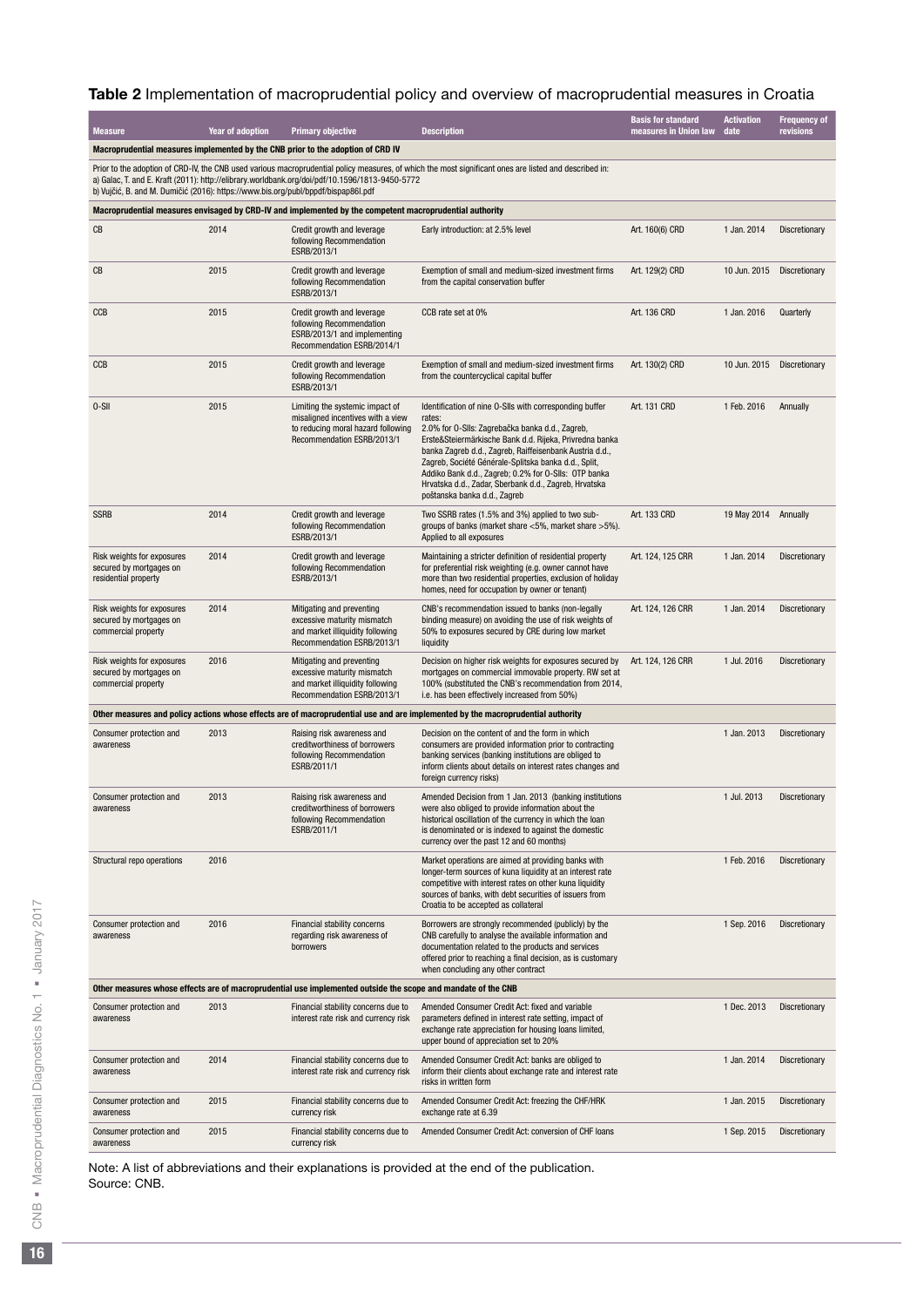# <span id="page-16-0"></span>Analytical annex: The issue of interest rate risk – a review of the results of the Interest rate survey

The amendments to the [Consumer Credit Act](http://www.zakon.hr/z/517/Zakon-o-potro%C5%A1a%C4%8Dkom-kreditiranju) made at the end of 2013 have provided a detailed legal framework for the setting and changing of variable interest rates for household loans. The variable interest rate is thus defined as a sum of the agreed variable parameter and the bank's fixed margin which is not allowed to increase over the period of loan repayment and which has to be agreed along with the variable parameter ([Consumer Credit Act, Article 11.a, paragraph 2\)](http://www.zakon.hr/z/517/Zakon-o-potro%C5%A1a%C4%8Dkom-kreditiranju). Legally prescribed variable parameters which may be used in setting the interest rate include the following rates: EURIBOR, LIBOR, [NRR – the national reference rate](http://www.hub.hr/hr/nrs), yield on the T-bills of the Ministry of Finance and the average interest rate on household deposits in the respective currency.

The aforementioned legal amendments have significantly improved the transparency of interest rate setting and changing, enabling consumers to find out, at any point, of which components the interest rate that they are being charged is made: the fixed component which remains the same throughout the credit relationship and the variable component which fluctuates according to the set permitted variable parameters. However, considering the specific context in which the Act was amended and in which it entered into force, there is potential for future interest rate disturbances, i.e. risk to which particular client segments may be exposed as the choice of the variable parameter in interest rate structure results in the specific exposure of consumers to interest rate risk, i.e. to the nature and the dynamics of its materialisation.

Primarily, parameters set as the basis for the calculation of variable interest rates in credit operations have stood at record lows over the last few years, particularly EURIBOR. Having in mind the (expected) change of course in the monetary policies of leading central banks, this suggests that the probable increase in reference interest rates in the upcoming period may be a significant source of risk for consumers. Furthermore, it is worth noting that, due to the application of the aforementioned legal provisions, the invariable component of interest rates in EURIBORlinked loans implicitly contains, among other elements, the country's risk premium valid at the moment the interest rate was agreed/set, implying that its future changes (in terms of both increase and decrease) will not be automatically reflected in the change of interest rate level and thus in the final interest rate expense of the client. On the other hand, in case of loans where the interest rate is linked to the NRR, variations in the country's risk premium will cause the reference variable parameter, in which it is

 $17$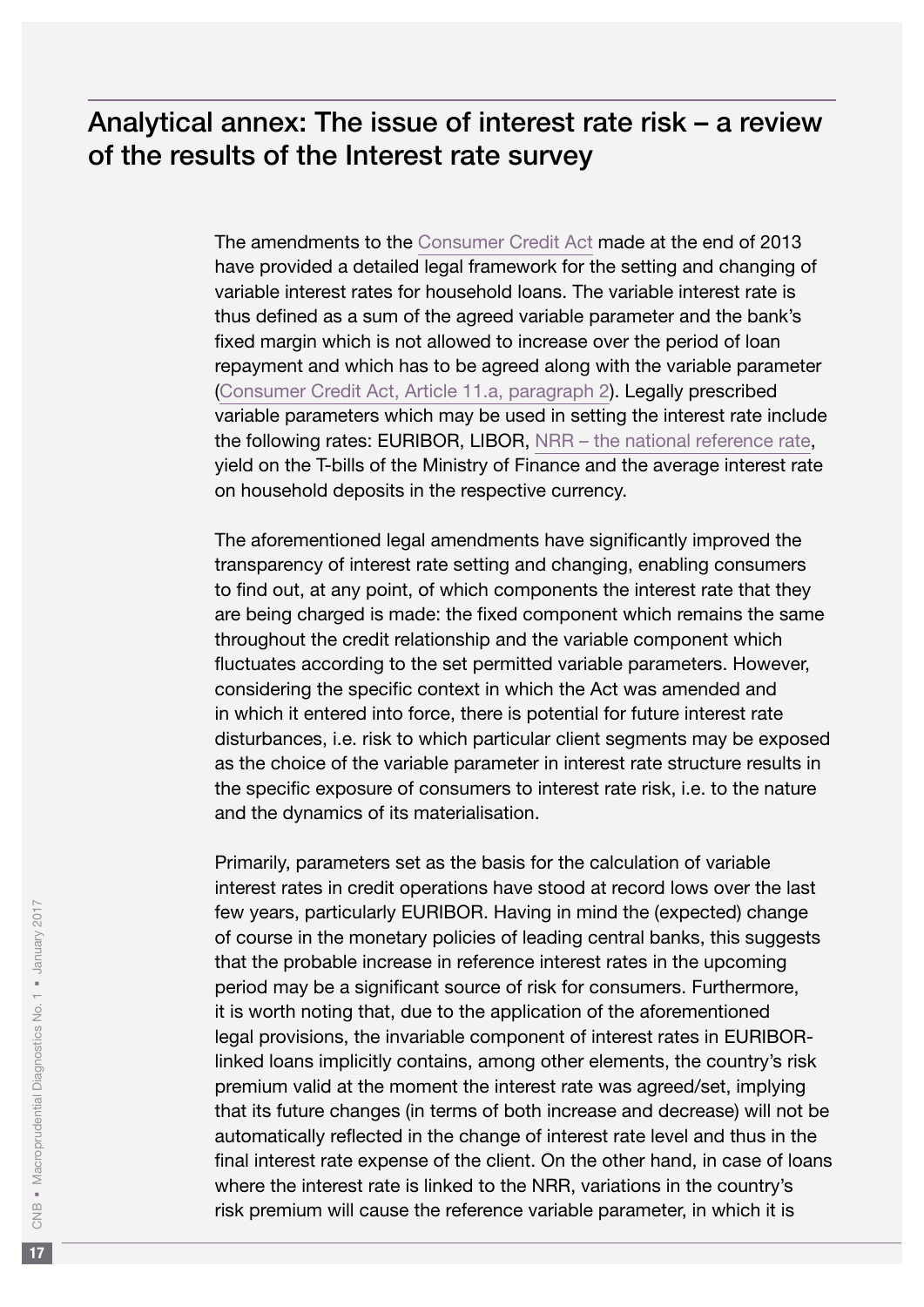<span id="page-17-0"></span>implicitly contained, to change, thus changing the level of the interest rate itself. The CNB warned the public of such risks on several occasions: [Financial Stability No. 12](http://old.hnb.hr/publikac/financijska stabilnost/e-fs-12-2014.pdf), [Financial Stability No. 15](https://www.hnb.hr/documents/20182/520957/e-fs-15-2015.pdf/eae65f37-b57d-439e-8fa9-492240939772), Box 2 Interest rate risk in the Republic of Croatia and [Risks to the consumer in the credit](https://www.hnb.hr/en/-/rizici-za-potrosaca-u-kreditnom-odnosu)  [relationship](https://www.hnb.hr/en/-/rizici-za-potrosaca-u-kreditnom-odnosu).

In mid-2016, the Croatian National Bank conducted a [survey](http://www.hnb.hr/temeljne-funkcije/financijska-stabilnost/izvjescivanje) of credit institutions' business practice in defining interest rates in the segment of private non-financial sector funding within its regular risk monitoring activities associated with the stability of the financial system. The aim of the survey was to gain insight into the interest rate structure in the credit relationships of households and corporations and their consequential exposure to interest rate risk. In the survey, credit institutions were asked to distribute the gross amount of relevant exposure according to individual credit instruments, the currency in which the instrument was granted and interest rate type, depending on the reference interest rate, including the amount of interest charged, as at 31 March 2016. Credit institutions were asked to categorise foreign currency-indexed kuna loans according to the foreign currency they are indexed to. The survey covered only loans granted to resident households and non-financial corporations.

#### Survey results – variable interest rates

The results of the conducted survey confirm that credit institutions mainly charge variable interest rates for the financing of households and nonfinancial corporations, which, in the case of a significant increase in

Figure 6 Increase in the amount of monthly loan annuity according to its remaining maturity in the event of a one-percentage-point increase in interest rates



Note: For every category of remaining maturity shown on the x axis, the relative change in the amount of loan annuity was calculated for a loan with a remaining maturity calculated as category average in case of a one-percentage-point increase in interest rates. Source: CNB.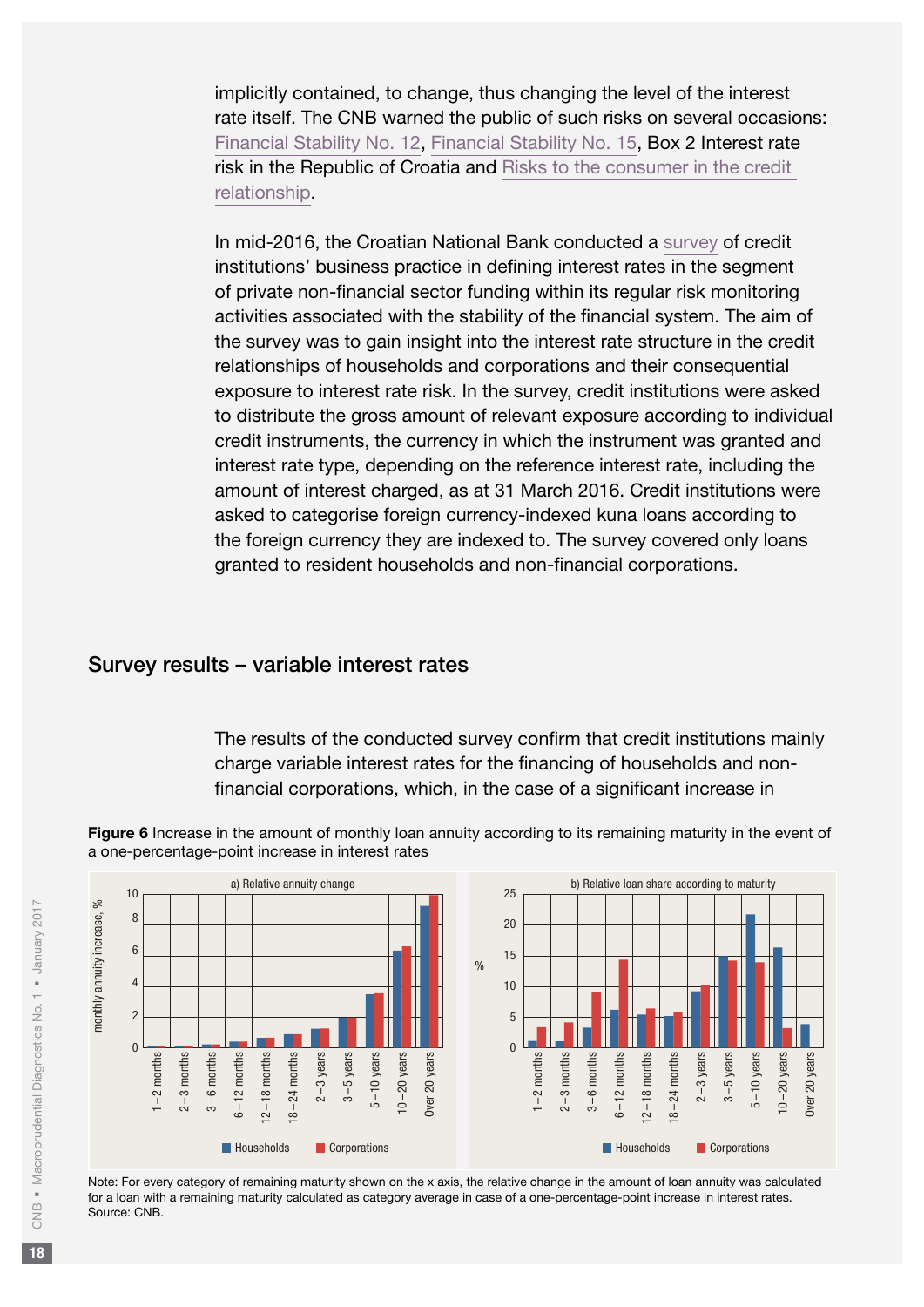reference variable parameters, exposes these sectors to the risk of an increase in the loan servicing burden (interest rate risk), and which, on the other hand, exposes banks to the risk of being unable to collect claims (on time and/or in full), i.e. to interest rate-induced credit risk. In addition to the change of interest rate level itself, the materialisation of interest rateinduced credit risk is also affected by the level of client income, or, more precisely, the client's debt service-to-income ratio (DSTI). Clients with loans having longer remaining maturities are more exposed to significant changes in the amount of loan repayment as a result of changes in interest rate level due to the fact that interest rate expense constitutes a greater share of the amount to be repaid for loans with longer remaining maturities where the share of interest in the repayment decreases as the loan matures (Figure 6).

At the end of March 2016, 81% of all corporate loans were granted with a variable interest rate. Although their number was slightly smaller, loan agreements with variable interest rates were also predominant in the household sector, in which 67% of loans were granted with variable interest rates. A similar variable-to-fixed-interest-rate loan ratio is observed when supervisory data on exposure to [interest rate risk in the](http://old.hnb.hr/propisi/odluke-nadzor-kontrola/2014/eng/e-odluka-upravljanje-kamatnim-rizikom-u-knjizi-banke-2014.pdf)  [non-trading book](http://old.hnb.hr/propisi/odluke-nadzor-kontrola/2014/eng/e-odluka-upravljanje-kamatnim-rizikom-u-knjizi-banke-2014.pdf) are considered, for according to them 85% of nonfinancial corporate loans and 71% of household loans were granted with a variable interest rate.

As for the variable parameter to which the changes in interest rates are linked, EURIBOR and the NRR are almost evenly distributed among household variable interest rate loans (47% of household variable interest rate loans are linked to the NRR, while 43% of such loans were granted with reference to EURIBOR). The NRR predominates in the segment of the increasingly popular kuna household loans (71%), while 57% of euro loans were granted with a variable interest rate linked to EURIBOR and 40% were linked to the NRR. Non-financial corporate loans granted with a variable interest rate are predominantly linked to EURIBOR as the variable parameter (45%), while the share of NRR-linked variable interest rate loans in the corporate loan portfolio (5%) is significantly smaller than in household loans. As the legal framework for interest rate setting, structure and change in non-financial corporate lending is not as detailed as in consumer lending (in the case of non-financial corporations, lending is regulated by the Civil Obligations Act and the Act on Financial Operations and Pre-Bankruptcy Settlement), credit institutions, according to survey results, still relatively frequently use other reference parameters in the financing of non-financial corporations, as well as reference rates set on the basis of a decision by the bank's management (almost 36% of variable interest rate loans granted to non-financial corporations were linked to another variable parameter with a significant share of non-financial corporate loans granted with an interest rate that may be changed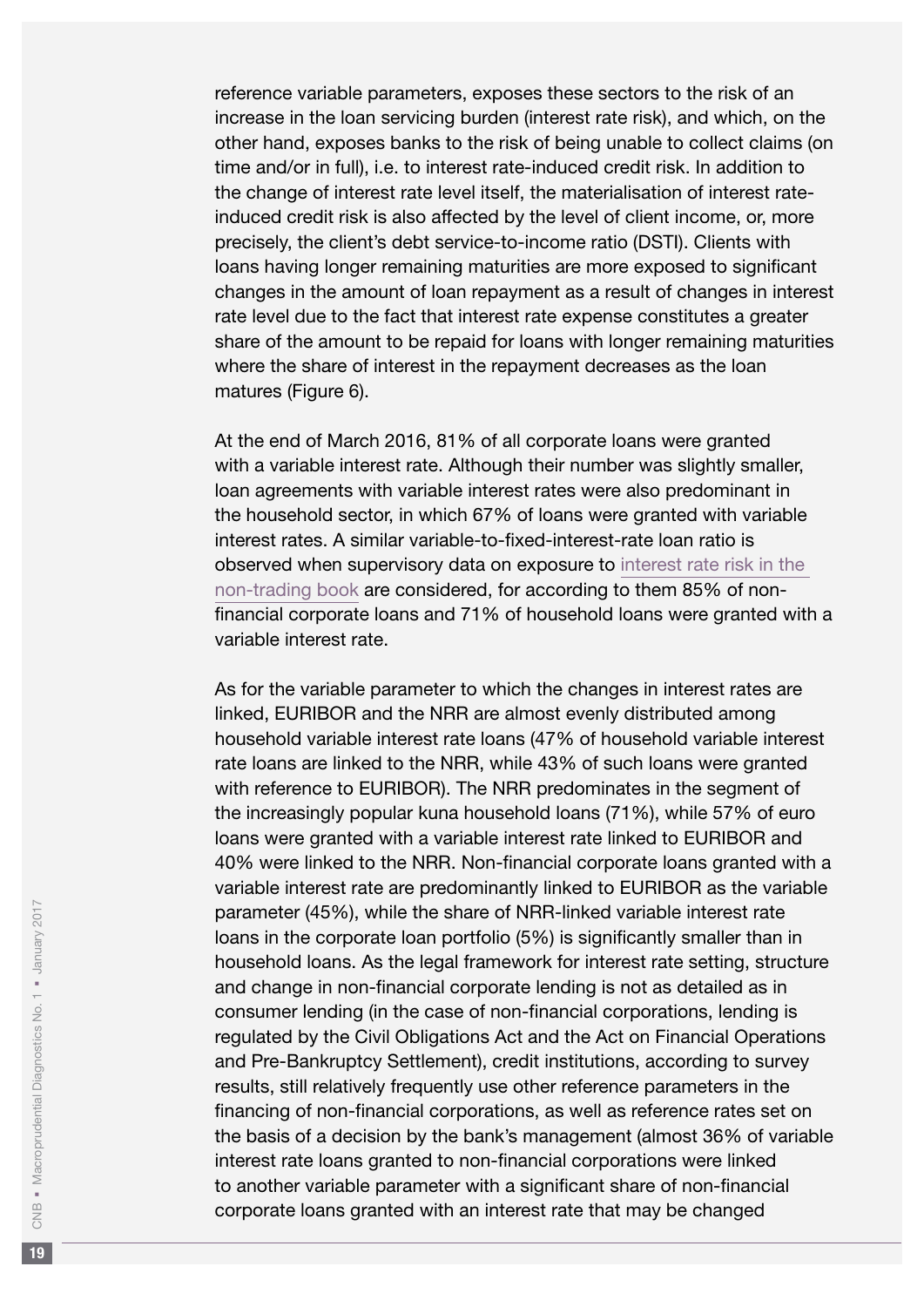according to a decision by the bank's management, i.e. with a so-called administrative interest rate).

#### <span id="page-19-0"></span>Survey results – fixed interest rates

Fixed interest rates were reported in 19% of non-financial corporate loans and 33% of household loans. In this segment, almost all loans to the private non-financial sector were granted with an interest rate that is invariable throughout the entire duration of the credit relationship (until loan maturity). Only around 4% of the invariable interest rate loans granted to the private non-financial sector (6% of household loans and only 0.2% of corporate loans) included interest rates invariable over a limited period of time shorter than loan maturity. Upon the expiry of the initial period of fixed interest rate application, interest rates in such loans will become variable, and, according to survey results, they will primarily be linked to the NRR, while a smaller share will be linked to EURIBOR. To some extent, such loans are expected to see a hike in interest rate level in the transition from the fixed level to the new one, determined by the ratio between the variable parameter and the fixed margin, which is a specific characteristic of risks in such arrangements.



#### Figure 7 Increase of fixed interest rate share in newly-granted loans

Source: CNB.

Interest rates that are fixed over a period of time shorter than loan maturity are primarily associated with housing loans (one fifth of fixed interest rate housing loans, or only around 4% of total housing loans, were granted with an interest rate which is invariable over a limited period of time starting from the moment the loan was granted and lasting mostly up to five years). As of mid-2015, the share of loans with interest rates fixed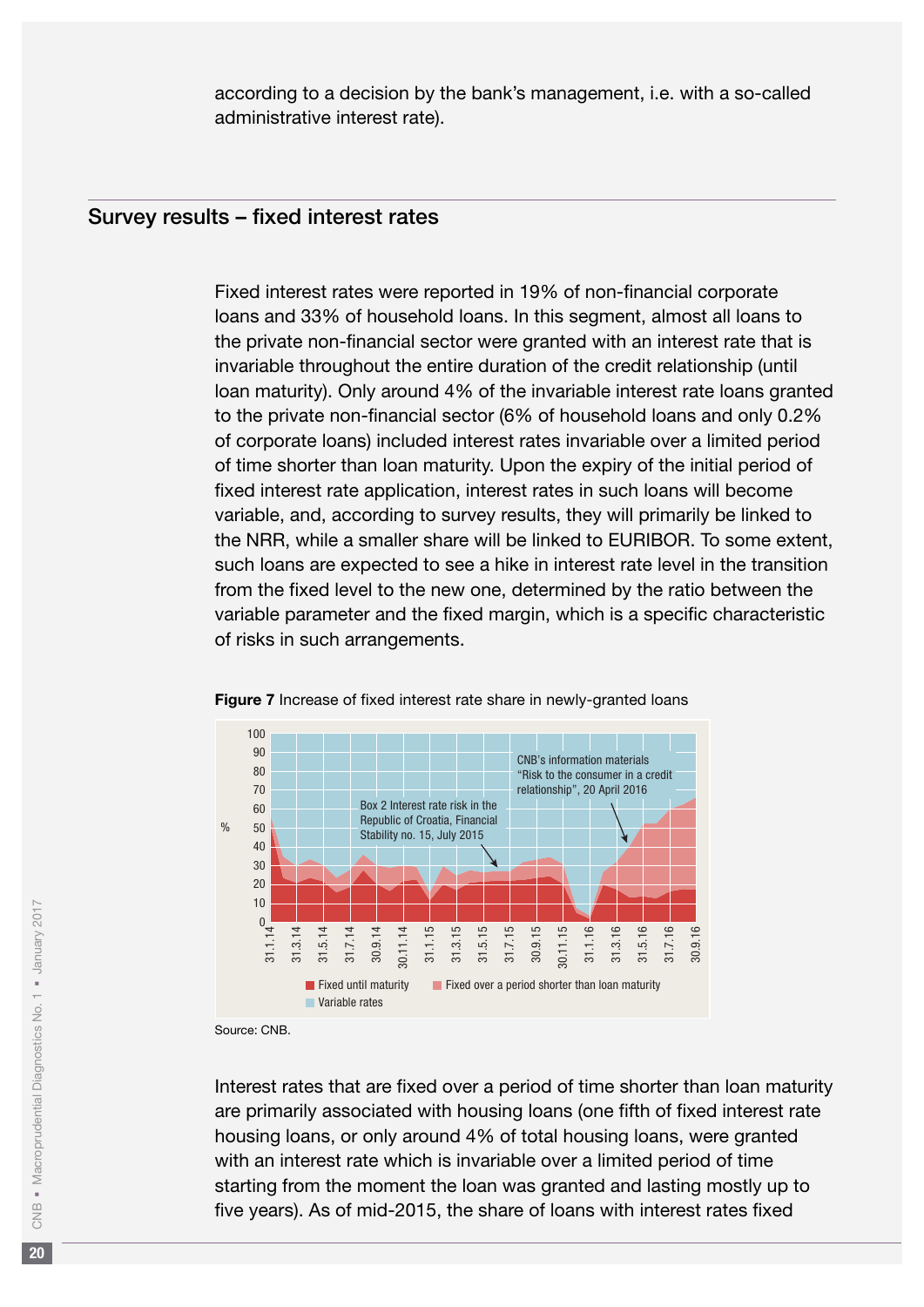over a period of time shorter than loan maturity in total housing loans offered by banks has been growing almost continuously. The trend was particularly pronounced around mid-2016 when almost 40% of new housing loans were granted with this kind of interest rate. Such trends confirm that clients have become more reluctant to assume interest rate risk, which prompted the banks to adjust their products in the environment of relatively slow credit growth. This was partly a result of the CNB's long-standing efforts to warn consumers of risks deriving from credit relationships, including the interest rate risk (particularly within the context of the reference variable parameter) through both its regular publications and special information materials (Figure 7).



Figure 8 Loan portfolio structure according to interest rate type (as at the end of March 2016)

Note: The colours and their intensity in the figures indicate interest rate risk associated with individual types of interest rate. Interest rates which expose clients to interest rate risk (variable interest rates) are shown in red, with darker tones indicating a somewhat smaller interest rate risk. Interest rates that are fixed until loan maturity and do not expose clients to interest rate risk are shown in green, while interest rates that are fixed over a period shorter than loan maturity are shown in yellow and refer to the delay of clients' exposure to interest rate risk. The majority of such interest rates will be linked to the NRR as the variable parameter after the initial period in which they are fixed expires.

Source: CNB, Survey on interest rate variability.

Every loan, irrespective of the type of interest rate it is associated with, exposes borrowers to potential unfavourable outcomes depending on the future developments in reference interest rates. Since invariable interest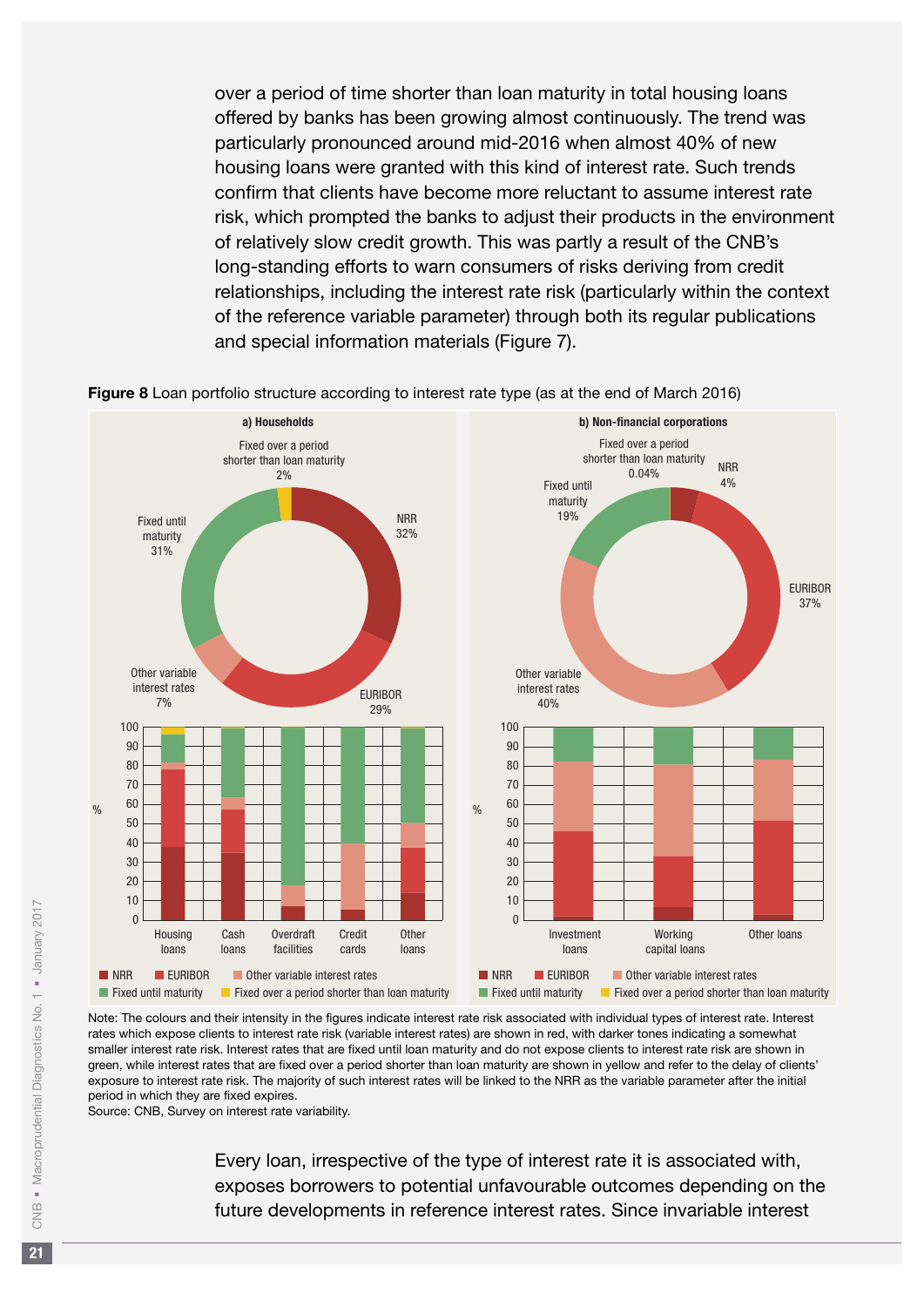rates determine the loan servicing burden regardless of the changes in reference rates, their potential decrease does not affect borrowers in terms of lower repayment amounts. On the other hand, variable interest rates result in a certain degree of uncertainty in terms of future loan repayment amounts which may be higher or lower than the current ones depending on the direction the reference variable parameters move in.

Therefore, a possible increase in reference variable parameters constitutes a significant source of risk for clients considering the marked predominance of variable interest rates in private non-financial sector financing. The probability of risk materialisation is increased in the context of historically low, even negative, reference interest rates and the recent change of course in the Fed's monetary policy, which may, in the medium term, be seen in the euro area as well. Such developments would directly affect the interest rate expense in the financing of the domestic private sector considering the predominance of EURIBOR as the reference parameter and the current level and structure of interest rates, particularly those agreed/set in long-term credit relationships with consumers.



Figure 9 Individual interest rate projections

Source: Bloomberg.

As previously stated, interest rate risk materialisation significantly depends on the type of variable parameter to which interest rate dynamics are linked. Changes in an international reference interest rate such as EURIBOR could spill over to a rise in lending interest rates relatively fast and thus increase the clients' amounts of repayment. On the other hand, the NRR is a rate formed in the domestic market, but is primarily affected by the cost of financing of several major banks and is likely to react more slowly to change (see: [Financial Stability No. 15](https://www.hnb.hr/documents/20182/520957/e-fs-15-2015.pdf/eae65f37-b57d-439e-8fa9-492240939772), Box 2 Interest rate risk in the Republic of Croatia).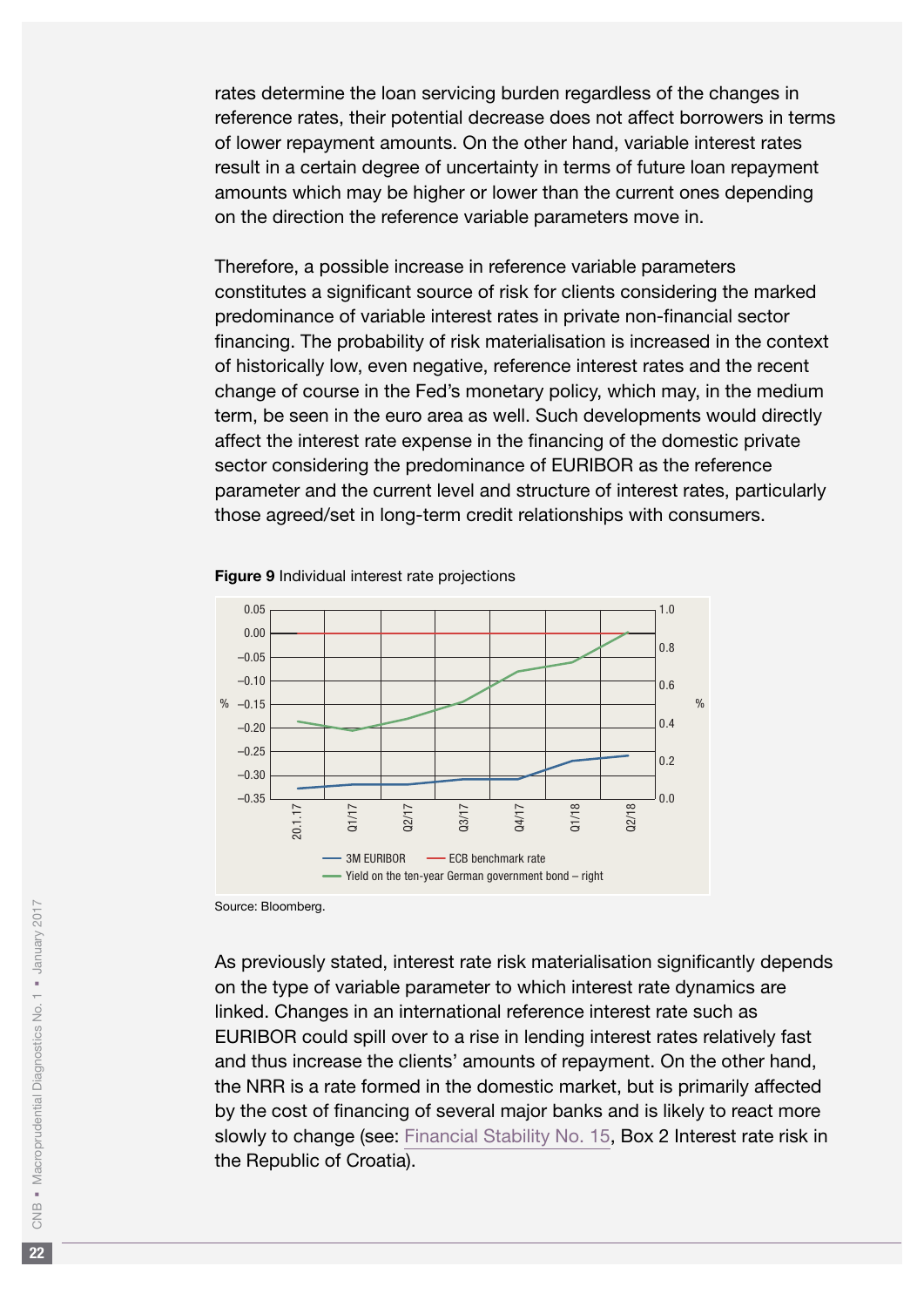<span id="page-22-0"></span>It is necessary to stress that the dynamics of EURIBOR and NRR increase are curbed in the short term by the provisions on the maximum allowed level of interest rate and by effective interest rate limitation (Consumer Credit Act, Articles 11.a, 11.b, 11.c and Article 20.a). However, if the pressures on the increase in overall interest rate levels become more persistent, the aforementioned factor may bring a certain inertia to the change of interest rates, but will not prevent interest rate increase in the long term. What is more, interest rate limitations do not have a linear effect, but rather influence loans whose interest rates are closer to the limit. For some loans, or clients, even a relatively moderate increase in reference interest rates could significantly hamper the servicing of assumed loan obligations if not offset by a relative reduction of the bank's fixed margin<sup>4</sup> or an equivalent increase in current income from which loan expenses are serviced. Interest rate risk is particularly significant if it occurs simultaneously with another macroeconomic shock (e. g. a depreciation of the domestic currency and/or a slowdown in the domestic economy, which has negative effects on household income), as evidenced by the recent experience with Swiss franc-indexed loans.

# **Glossary**

Financial stability is characterised by the smooth and efficient functioning of the entire financial system with regard to the financial resource allocation process, risk assessment and management, payments execution, resilience of the financial system to sudden shocks and its contribution to sustainable long-term economic growth.

Systemic risk is defined as the risk of an event which could, through various channels, disable the provision of financial services or result in a surge in their prices, as well as jeopardise the smooth functioning of a larger part of the financial system, thus negatively affecting real economic activity.

Vulnerability, within the context of financial stability, refers to structural characteristics or weaknesses of the domestic economy, which may make the economy less resilient to possible shocks or intensify the negative

<sup>4</sup> The Consumer Credit Act explicitly prohibits the increase of a previously agreed bank margin during the period of loan duration (Article 11.a paragraph 2), but does not prohibit its decrease (although legal provisions imply that a one-off decrease of the bank's margin prevents its later increase).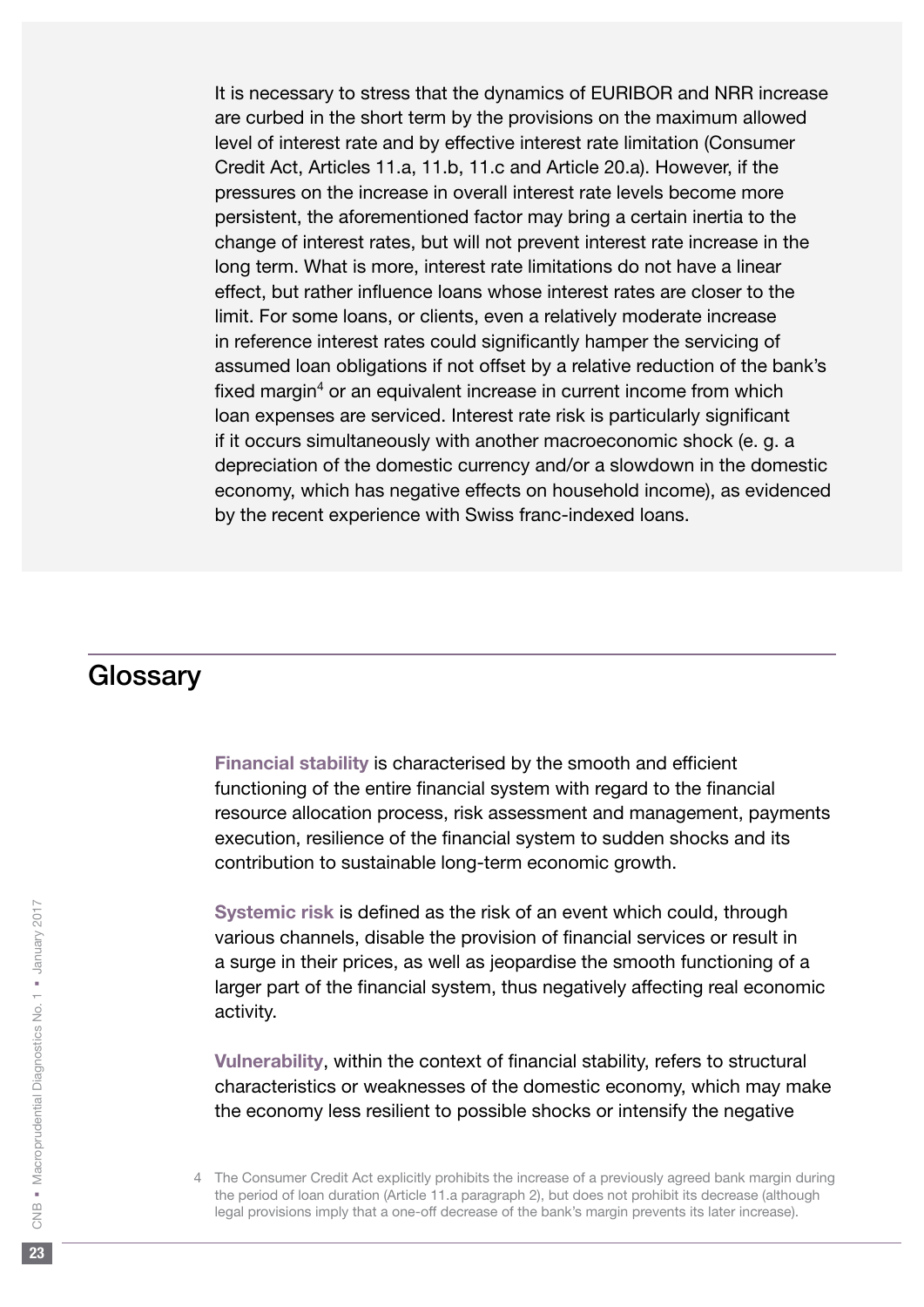<span id="page-23-0"></span>consequences of such shocks. This publication analyses *risks* related to events or developments that, if materialised, may result in the disruption of financial stability. For instance, due to the high ratios of public and external debt to GDP and the consequentially high demand for debt (re)financing, Croatia is very vulnerable to possible changes in financial conditions and is exposed to the risks of interest rate or exchange rate change.

Macroprudential policy measures imply the use of economic policy instruments that, depending on the specific features of risk and the characteristics of its materialisation, may be standard macroprudential policy measures. In addition, monetary, microprudential, fiscal and other policy measures may also be used for macroprudential purposes, if necessary. Having in mind that despite certain regularities, the evolution of systemic risk and its consequences may be difficult to predict in all of their manifestations, the successful safeguarding of financial stability requires not only cross-institutional cooperation within the field of their coordination, but also the development of additional measures and approaches, when needed.

## List of abbreviations

- GDP gross domestic product
- b. p. basis points
- CB capital conservation buffer
- CCB countercyclical conservation buffer
- CDS credit default swap
- CHF Swiss franc
- CICR currency-induced credit risk
- CNB Croatian National Bank
- CRD IV Directive 2013/36/EU on access to the activity of credit institutions and the prudential supervision of credit institutions and investment firms
	- CRR Regulation (EU) no. 575/2013 on prudential requirements for credit institutions and investment firms
	- d.d. dioničko društvo (joint stock company)
	- DSTI debt-service-to-income ratio
	- EBA European Banking Authority
	- ECB European Central Bank
	- ESRB European Systemic Board Risk
		- EU European Union
		- Fed Federal Reserve System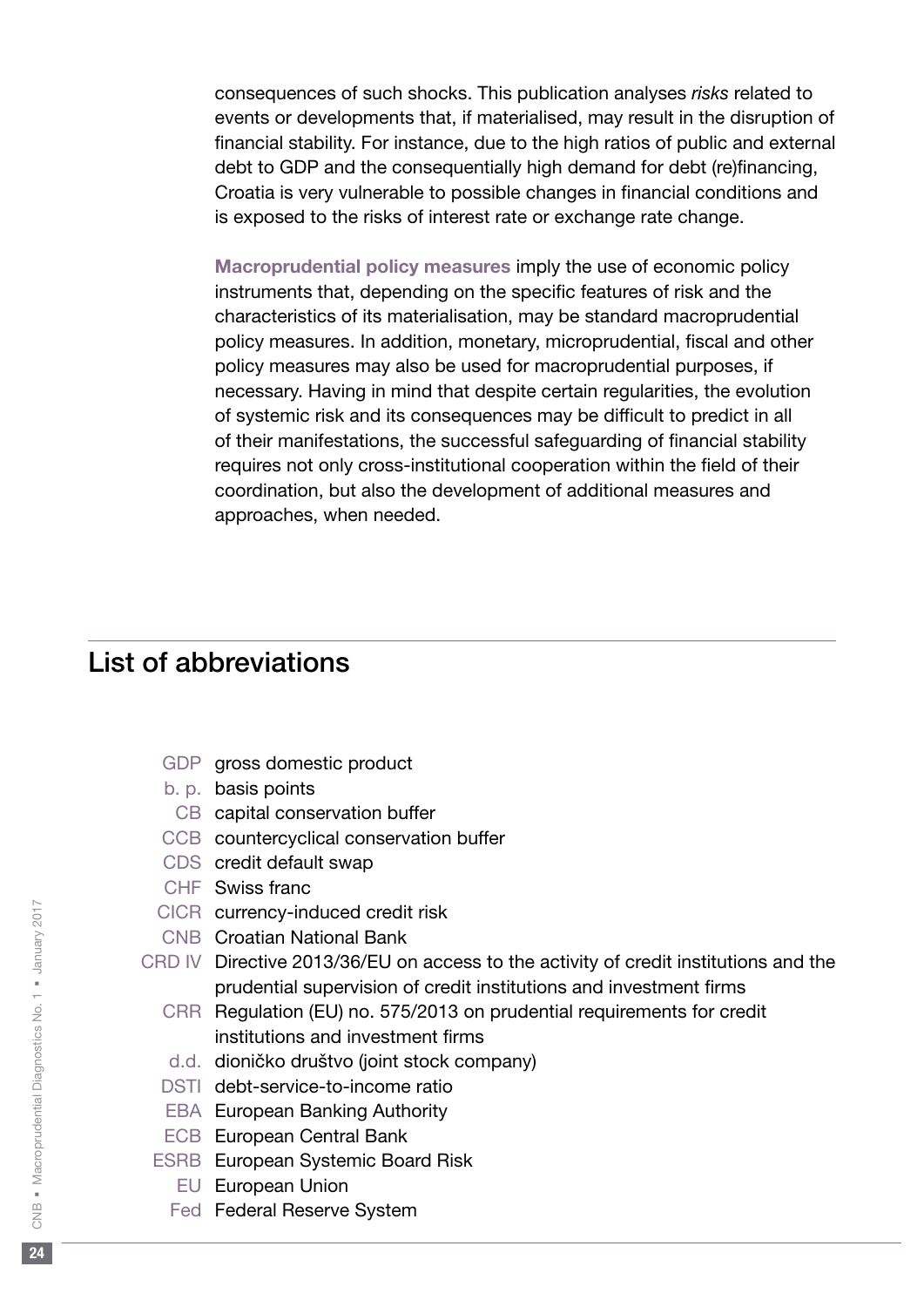- <span id="page-24-0"></span>G-SII global systemically important institution buffer
- HRK Croatian kuna
- LGD loss-given-default
	- LTI loan-to-income ratio
- LTV loan-to-value ratio
- NRR national reference rate
- O-SII other systemically important institution buffer
- O-SIIs other systemically important institutions
- SSRB structural systemic risk buffer

# Two-letter country codes

- AT Austria
- BE Belgium
- BG Bulgaria
- CY Cyprus
- CZ Czech Republic
- DE Germany
- DK Denmark
- EE Estonia
- ES Spain
- FR France
- GR Greece
- HR Croatia
- HU Hungary
- IE Ireland
- IT Italy
- LT Lithuania
- LV Latvia
- LU Luxembourg
- MT Malta
- NL The Netherlands
- NO Norway
- PL Poland
- PT Portugal
- RO Romania
- SE Sweden
- SI Slovenia
- SK Slovakia
- UK United Kingdom